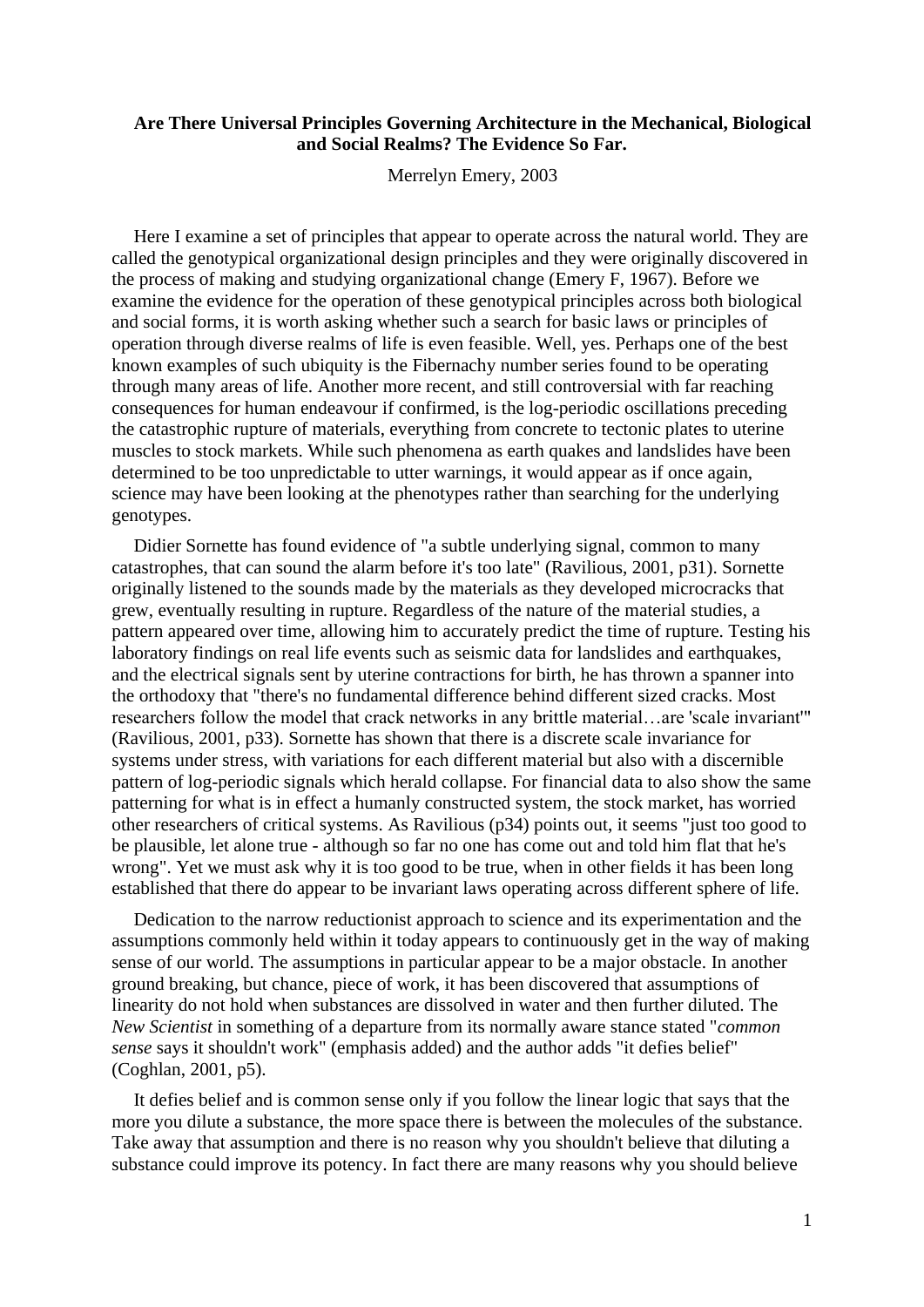it, not the least of which is continued observation over long periods of time by many people in many fields. The reason their observations were ridiculed was that they violated a mechanistic assumption. Now repeated tests have shown that as a solution is sequentially diluted, the molecules do not spread apart, they clump together, providing evidence for homeopathic claims that potency increases with further dilutions. The growth of the clumps was not linear and it depended on the concentration of the original solution. Also, it only worked in polar solvents like water, in which one end of the molecule has a pronounced positive charge while the other end is negative. One researcher was quoted as saying "Its surprising and worrying" (Coghlan, 2001, p5).

Now another example has come to light (New Scientist, 2007, p20). Complex flow patterns such as those down the side of honey jars, silt in river deltas and fat particles in yoghurt have been shown to be explained simply by the ratio of big to small particles in the fluid, regardless of what it is. "Why has it taken so long to understand this underlying simplicity? Buchanan has a simple answer to this too: 'Sometimes you can't see the wood for the trees'." Especially when you look only at the trees one by one.

So if we:

- put away our equating of common sense with linear logic,
- substitute systems thinking for reductionism and,
- keep an open mind on whether Mother Nature employed a basic set of design principles and formula for her inventions, merely exploiting variations on a theme for the myriad of phenotypical differences we see around us,

we may have a better chance of speeding up our understanding of our world. In other words, let us look behind the phenotypical diversity for the genotypical laws and principles that govern the operations of the apparently diverse phenomena.

## **Noting a Coincidence**

In the January edition of *Scientific American* 1998, Ingber published an article on 'tensegrity', the architecture of life. While reading this article I recognized a set of social and biological parallels which I was prompted to explore in greater depth. Writing them down could partly test whether they stood up to more rigorous analysis, and they appeared to. The other part of the prompt came from Don deGuerre who then read the note, told me to elaborate it and pointed me to Volk's 1995 book on *Metapatterns*. Volk too had noticed ubiquitous parallels in biological and social organization. While Volk explored the patterns in both biology and society, Ingber explored the fundamental principles underlying these patterns. It is these fundamental or genotypical principles which suggested the parallels I noted, specifically, with the two organizational design principles (Emery F, 1967; Emery & Emery, 1974).

Ingber rejects the biological quest which copycats the reductionist physical quest, for discovering and cataloguing the smallest most critical particles of matter and life as fundamental to understanding life. "Understanding what the parts of a complex machine are made of...does little to explain how the whole systems works...Identifying and describing the molecular puzzle pieces will do little if we do not understand the rules for their assembly" (Ingber, 1998a, p30). With a lot of observation, clear thinking and some ingenious experiments, he has shown that there is a set of simple rules governing the genotypical structure or architecture of life forms. Towards the end he speculates that this may also govern the structure of the physical universe or cosmology, but he does not touch upon the structure of social forms. If nature is, however, as economical in her genotypes as his work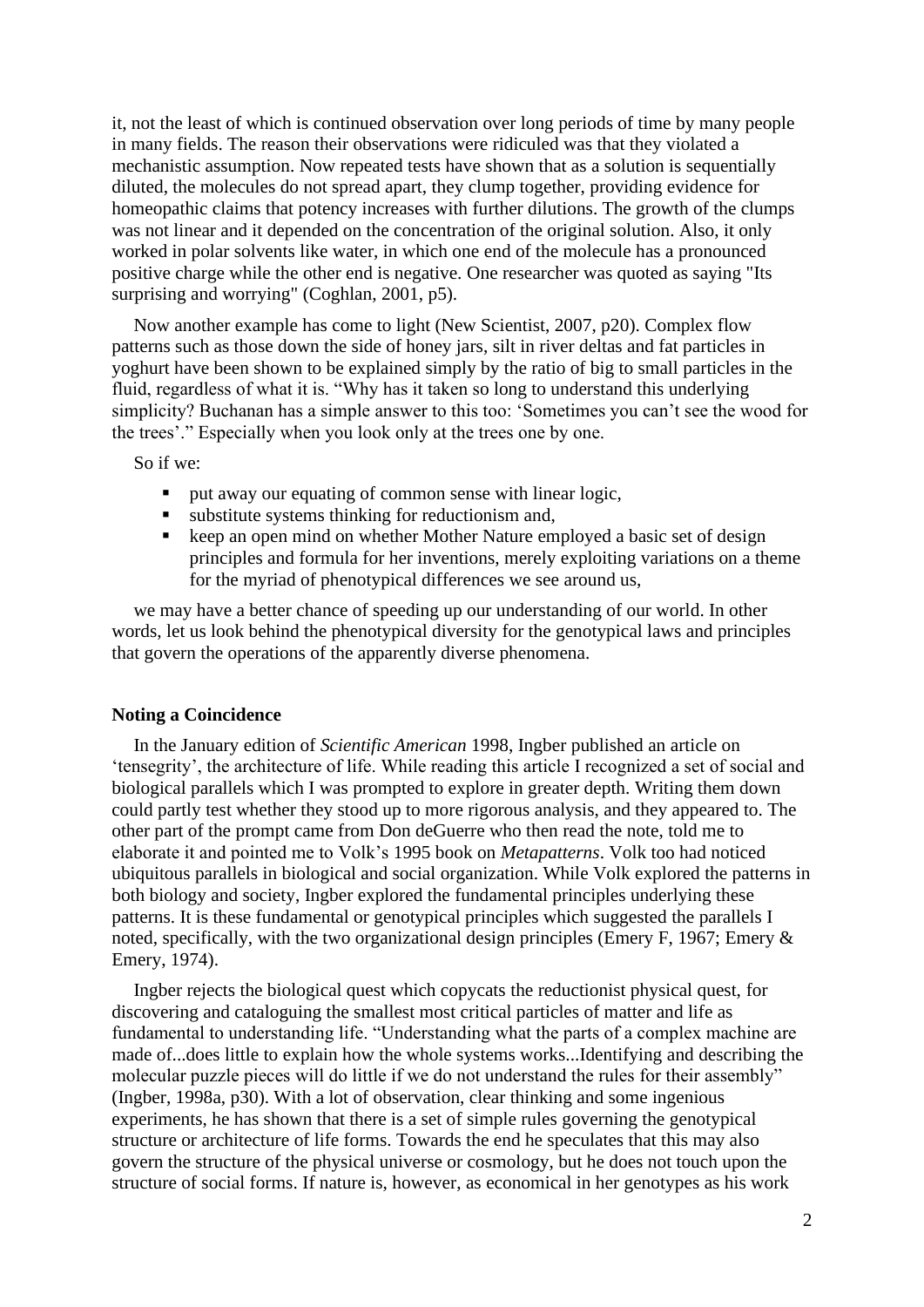implies, then there is good reason to assume that they also apply to natural stable forms of social arrangement. Nature can be extremely wasteful or so it would appear in cases such as sperm production but in other cases such as basic structures and genes, it would appear that she is very economical (Ananthaswamy, 2003). Fuller (1975, p334) wondered how nature formulated these "lovely geometries" so rapidly. His answer was that she must have some fundamentally *pure and simple* way of developing them. This paper explores the possibility that the pure and simple principles found to operate in the physical and biological realms are exactly the same principles found in the social realm. As we see below, some parallels appear to be there.

## **Synergetics and Tensegrity**

Ingber whose work on cells sparked my interest himself recognized the correspondence between the architecture of cells and the work of Buckminster Fuller on stable structures as he gave the name 'tensegrity' to his genotypical concept. Fuller coined the term 'tensegrity' as a contraction of 'tensional integrity'. It describes a common form of architecture governing normal stable self-assembly. "Tensegrity describes a structural-relationship principle in which structural shape is guaranteed by the finitely closed, comprehensively continuous, tensional behaviors of the system and not by the discontinuous and exclusively local compressional member behaviors. Tensegrity provides the ability to yield increasingly without ultimately breaking or coming asunder" (Fuller, 1975, p372). Fuller is known for Bucky Balls and his best known invention is the geodesic dome, a geodesic tensegrity sphere.

Tension and compression are inseparable and coordinate functions of structural systems. At any stage one may be prominent while the other is less prominent (Fuller, 1975, p356). "They are always and only interfunctioning covariables" (p359).

If you tighten one point in a tensegrity system, all the other parts of it tighten evenly. As tensegrity systems are taughtened, they approach but never attain rigidity, being nonredundant structures. Every part is nonredundant. Note again here that Fuller is referring strictly to redundancy of parts as he makes clear in his discussion of redundant parts and systems in aeroplanes, other machines and building codes. Fuller distinguishes 'structural' or physical and 'metaphysical' redundancies, the latter of which appear to correspond to redundancy of functions in human beings. He refers to them as "redundant acts", either "conscious and knowledgeably competent, and subconscious and ignorantly fearful cautionaries" (1975, p397).

"The tensegrity system is synergetic - a behavior of the whole system unpredicted by the behavior of the parts. Old stone-age columns and lintels are energetic and only interact locally with whole buildings. The whole tensegrity-icosahedron system, when loaded oppositely at two diametric points, contracts symmetrically, and because it contracts symmetrically, its parts get symmetrically closer to one another; therefore, gravity increases as of the second power, and the whole system gets uniformly stronger. This is the way atoms behave" (Fuller, 1975, p401). This is opposite to the way in which compression based structures, by acting independently of the whole, weaken the whole when force is applied.

Fuller searched for the highest order generalizations, those that hold without exception (p14). "Pure principles are usable. They are reducible from theory to practice" (p32). And of course, the theory can be derived from practice and observation. While being an abstract theorist, he was also a realist, e.g. "mathematicians feel that they can do anything with their abstraction because they don't relate it to reality. And of course, they *can* really do anything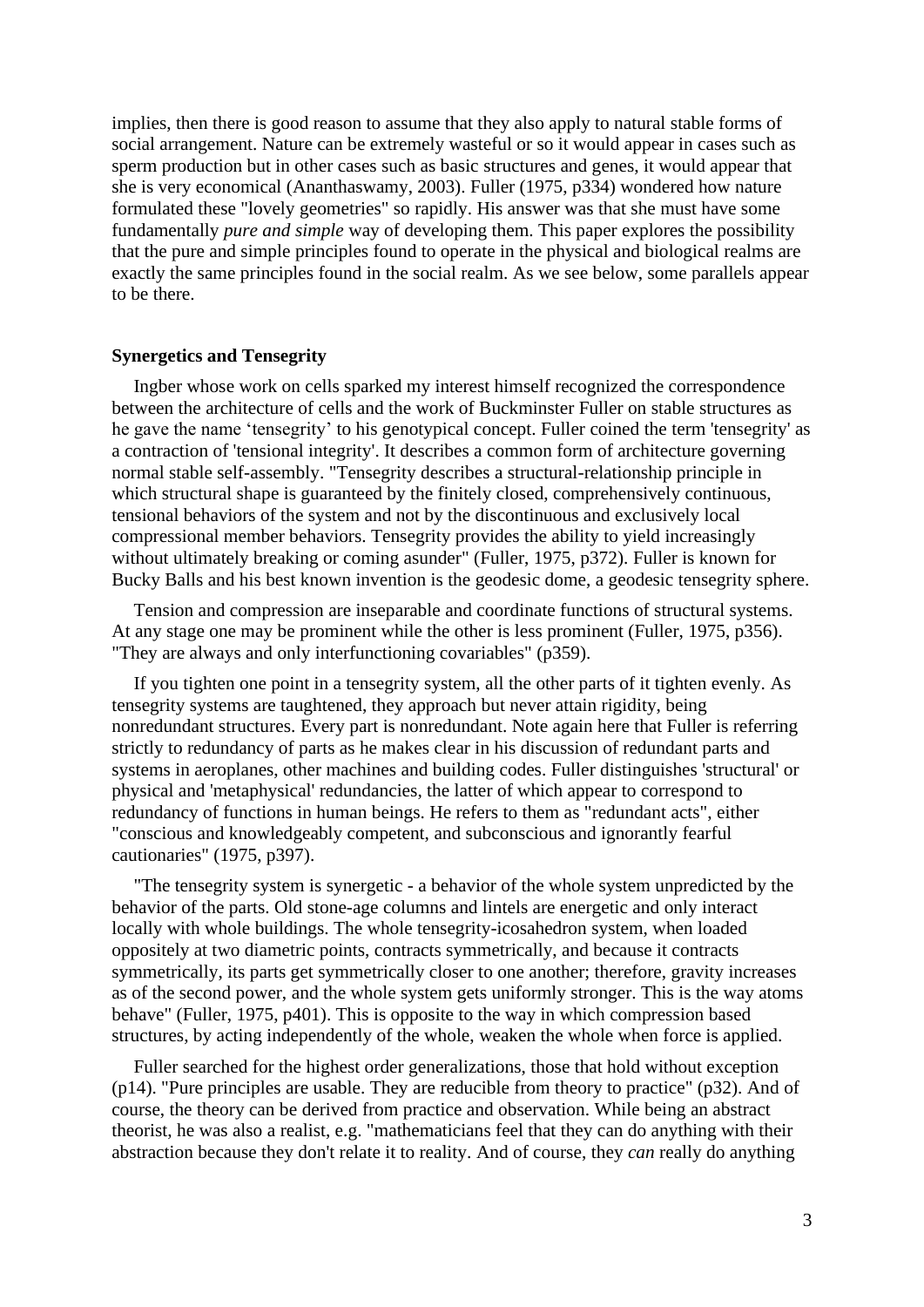they want with their abstractions, even though, like masturbation, it is irrelevant to the propagation of life" (Fuller, 1975, p32).

Fuller's overall principle is that of '*synergy*' which "means behavior of whole systems unpredicted by the behavior of their parts taken separately" (Fuller, 1975, p3). Synergy and energy are companions but energy studies are more familiar. "Energy relates to differentiating out sub-functions of nature, studying objects isolated out of the whole complex of Universe - for instance, studying soil minerals without consideration of hydraulics or of plant genetics" (Fuller, 1975, p3), i.e. energy in this sense yields a reductionist science. Synergy is an ecological or systemic concept with its associated congruent practices. One can only start from the whole and work back to the behaviour of the parts. "The solving of problems in synergetics starts with the known behavior of the whole system plus the known behavior of some of the system's parts, which makes possible the discovery of other heretofore unknown parts of the system and their respective behaviors" (Fuller, 1975, p29). This is called the *principle of synergetic advantage* where synergetic advantage is only to be gained by macro to micro procedures. Micro to macro procedures are inherently frustrated (p61). Here we see the impossibility of arguing from bits of DNA to human behaviour, the discussion of which deserves a whole article to itself.

Synergetics derives from experientially invoked mathematics and is a triangular and tetrahedral system. At the heart of Fuller's concept of structure is the "discontinuouscompression, continuous-tension system" (Fuller, 1975, p29). Only triangles are structure and lacking triangulation, there is no structural integrity (p44). It uses 60-degree coordination instead of 90-degree coordination (pp22-3). The tetrahedron is the prime structural *system* in nature (p48). Without 4 nodes and 6 sides (i.e. relationships) there is no stable structure. The tetrahedron encloses the least volume with the most surface (p51). By implication, therefore, it provides maximum exposure to the environment. This is vitally important for social structures because those with maximum exposure to their social and physical environments have the opportunity to be more actively adaptive (Emery M, 1999). One of the great advantages of DP2 structures is that change can be initiated by anybody anywhere in the structure as they note important changes in either the external or internal fields.

Within this one system, it is possible to incorporate quantum and vector based geometric mechanics. "It embraces all of the known mathematics" (Fuller, 1975, p23) and rejects all a priori and 'self evident' assumptions. Fuller argues that our more conventional, non-systemic approach, has created the gap between the sciences and the humanities (p24) through the inability of the non-systemic approaches to model their concepts and principles.

Note here that when Fuller uses the word 'closed' he does not mean a 'closed system' in the sense of impermeable boundaries. He makes this perfectly clear in other sections where he refers to geodesic structures being designed to keep out the weather while admitting microwaves and light from the sun (p409). There is always a coexistent insidenessoutsideness of systems (p38) and "there is no absolutely enclosed surface, and there is no absolutely enclosed volume. Universe means 'toward one-ness' and implies a minimum of twoness" (Fuller, 1975, p83). In other words, any entity or system has an environment. He says (Fuller, 1975, p98) that "systems are unpredicted by oneness, twoness, or threeness". Only when four entities, relationships or 'events' are considered can we define or predict a system. This gives us the minimum set of L11, L22 and the two 'transport equations' of L21 and L12, the basic lawful parameters of the open system (Emery & Trist, 1965). In fact, Fuller appears to recognize the directive correlation (Sommerhoff, 1969) as the fundamental building block of an open system. In 1962 (p12) when arguing for an education for creativity rather than conformity, he said of the new form he was seeking, "The new form must be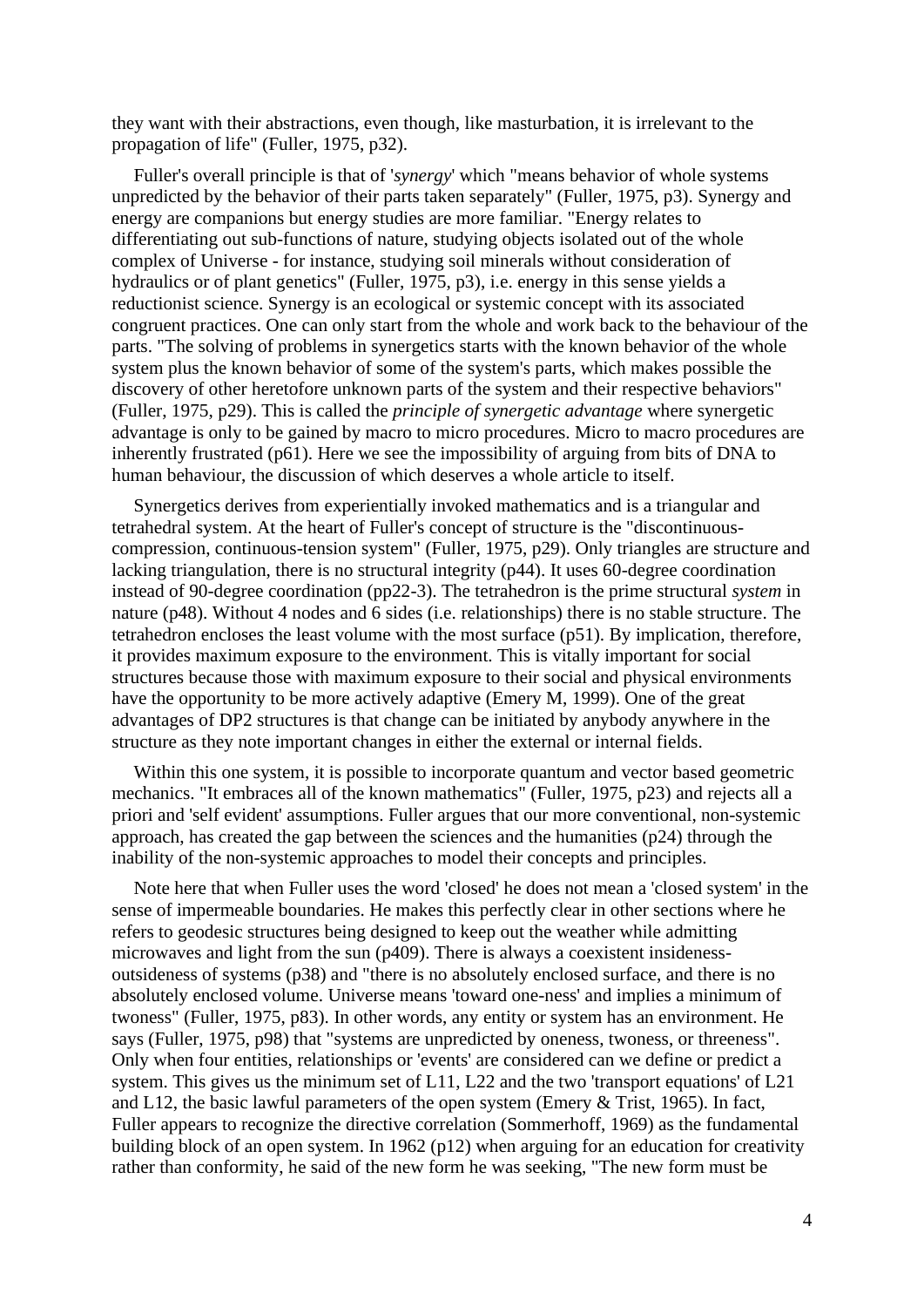spontaneously complimentary to the innate faculties and capabilities of life". In other words, it must establish a new set of directive correlations between human abilities and the realities of the world we know.

This raises another direct correspondence between the physical and the social realms as Fuller clearly realized. The 'insideness-outsideness' or the relation between human abilities and the realities of the world we know is expressed as the relationship between affordances and effectivities, central concepts within open systems theory. Affordances are properties of the environment relative to a system, the acts or behaviours permitted by objects, places and events, ie. the physical and social realities. "It is the affordance that is perceived." (Gibson, 1967; Reed & Jones, 1982; Michaels & Carello, 1981, p42). Affordances are real and persistent properties of the world as we know it. Our abilities or capabilities are expressed as effectivities, the potential, purposive behaviours of a perceiver in the field and again are relative to that field. For perceptions to be valuable they must be manifested in effective and appropriate actions on the environment and of course, for actions to be effective and appropriate, they must be informed and constrained by accurate perceptions.

## **Tensegrity in Biology**

From his mathematical base, Fuller built complex geodesic structures that could take highly concentrated local loads or impacts with minimum effort while swiftly distributing and inhibiting the outward waves of stress from the point of concentrated loading. Built up from the tetrahedron which has the greatest resistance of any structure to externally applied concentrated load, it is the same basic form that viruses use for their protective protein shells (Fuller, 1975, p324). As Glanz wrote "Although geodesic domes may be out of fashion now, their principles could live on in biology" (Glanz, 1997, p679).

A team at Harvard Medical School and Children's Hospital has demonstrated "that mammalian cells are densely 'hardwired' with force-carrying connections that reach all the way from the membrane through the cytoskeleton to the genome" (Glanz, 1998, p678). They have shown that the cell is an integrated entity where all the parts are connected, in other words, a system. They have shown that *chemistry is structure* and the strictly chemical and mechanical cannot be separated. "All living cells continually generate mechanical tension within their contractile cytoskeletal microfilaments and they transmit these forces to all parts of the cell. Thus, this form of signal transmission involves modulation of biochemical events by changing the level of stress<sup>1</sup> in the cell. For this reason, the response of the cell to an external stress may vary depending on cell extension and the initial prestress (internal tension) in the cytoskeleton…much like how the quality of a musical tone varies when one

<sup>&</sup>lt;sup>1</sup> It should be noted that the term 'stress' in the tensegrity literature is used in the mechanical or physical sense. It is not used in today's sense of feeling 'stressed'. This concept of 'stress' as it is used in common language is not particularly useful. There is a curvilinear relationship between stimulation and what is in the vernacular called 'stress'. It has long been known in human affairs that one person's challenge or excitement is another's anxiety or despair because the range of individual differences in response to pressure is huge. An external stimulus or a 'local force' in the mechanical sense can then have different effects on different people. When people say they feel 'stress', they mean they either feel under pressure to do or not do something or would do it differently, or that they are feeling 'distressed'. Distress is a basic affect and the affect system is a motivational system in its own right, one of our most powerful subsystems (Tomkins, 1962).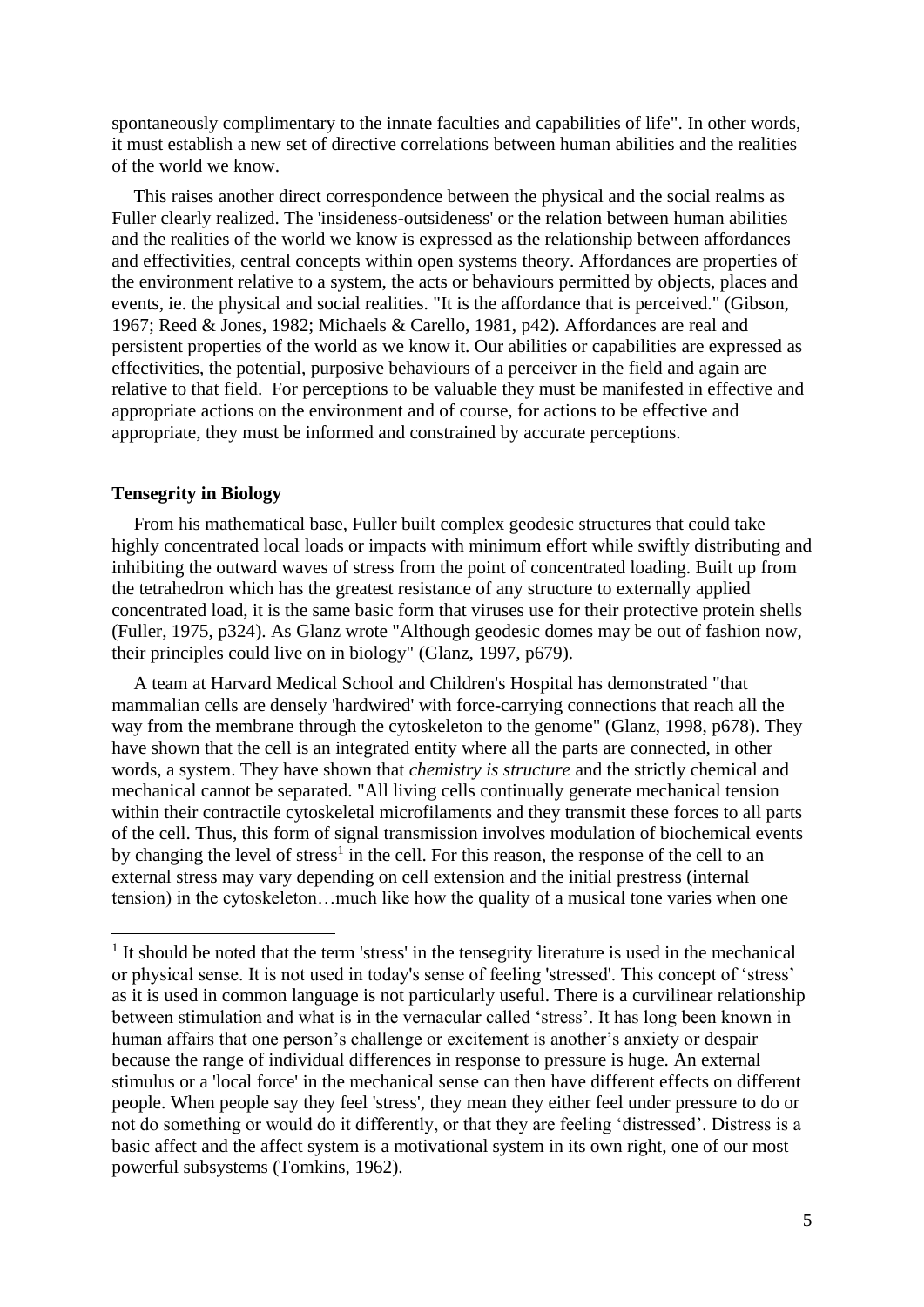tunes a guitar string" (Ingber, 1998b, p234). They have shown that cells use a tension-based system of architecture, that described above by Fuller as tensegrity. Stresses from local sources promote long range structural rearrangements through the cell and nucleus. "This dependence of the structural stability of individual molecules on internal prestress, continuous tension and local compression is characteristic of tensegrity architecture, which also guides the organization of living cells and tissues" (Ingber as above, p235).

At the phenotypical level, certain patterns appear, such as spirals, pentagons etc and these appear in both organic and inorganic building blocks. "The only difference is how the atoms are arranged in three-dimensional space" (Ingber, 1998a, p30). Tensegrity governs all scales of life from carbon atoms to viruses and the many levels of organization of the human body, from molecules which self assemble into cells which self assemble into tissues, which self assemble into organs which self assemble into a body organized hierarchically as tiers of systems within systems. "If we are to understand fully the way living creatures *form and function*, we need to uncover these basic principles that guide biological organization" (emphasis added). Ingber clearly understands the difference between generic and serial genetic concepts (Cassirer, 1923).

Tensegrity refers to a system that stabilizes itself mechanically because of the way in which tensional and compressive forces are distributed and balanced within the structure, i.e. stability is given by the balance of tension and compression (Ingber, 1998a, p30 & p38). Biological material is continuously removed and replaced but what we call life appears to be the maintenance of pattern and architecture. Therefore in Ingber's model, illness would represent a partial breakdown of the maintenance of that pattern and architecture and death is the ultimate breakdown.

Here we see another level of convergence as Ingber has implicitly in his reference to the removal and replacement of biological material, the concept of directive correlation (Sommerhoff, 1969), the core concept of open systems thinking. "Formally, the picture that has emerged is that of a physical system whose parts and part-activities are connected by complex hierarchies of directive correlations which have the necessities of survival and reproduction as ultimate goals at the apex of the hierarchy. The existence of this allembracing system of directive correlations with its ultimate goal of self-preservation is what makes the organism into a living, biological unit. The irreversible collapse of this system of directive correlations in the breakdown of its *animation*, is *death. Ageing* is the gradual shrinkage of the degrees of these directive correlations that precedes the final collapse (Sommerhoff, 1969, p189). Because it seems difficult in any real sense to decide where learning and becoming more coordinated with the environment ends and 'ageing' begins, illness would appear more useful than ageing.

This evidence creates huge problems not only for genetic engineering but also for the deterministic evolutionists. Ingber (1998b) explicitly takes an open systems view. "The same stimulus can produce an entirely different response depending on the cellular context…in other words, the cellular response is dependent on both the chemical and mechanical context in which signal transduction proceeds. Thus, the key question is not which signaling molecule is activated, as currently dominates existing approaches. Rather, it is how all these different signalling pathways are integrated inside the cell" (Ingber, 1998b, p233). The work of this team is based on the behaviour of real life cells in their real life context, not taken out of context as has been the fashion in so much biological science. They prefer to study the structural complexity in which transduction pathways must function in the living cell. As we have seen in so many fields, radically new discoveries result from considering the whole in context, often overturning whole bodies of scientific orthodoxies. When Ingber's team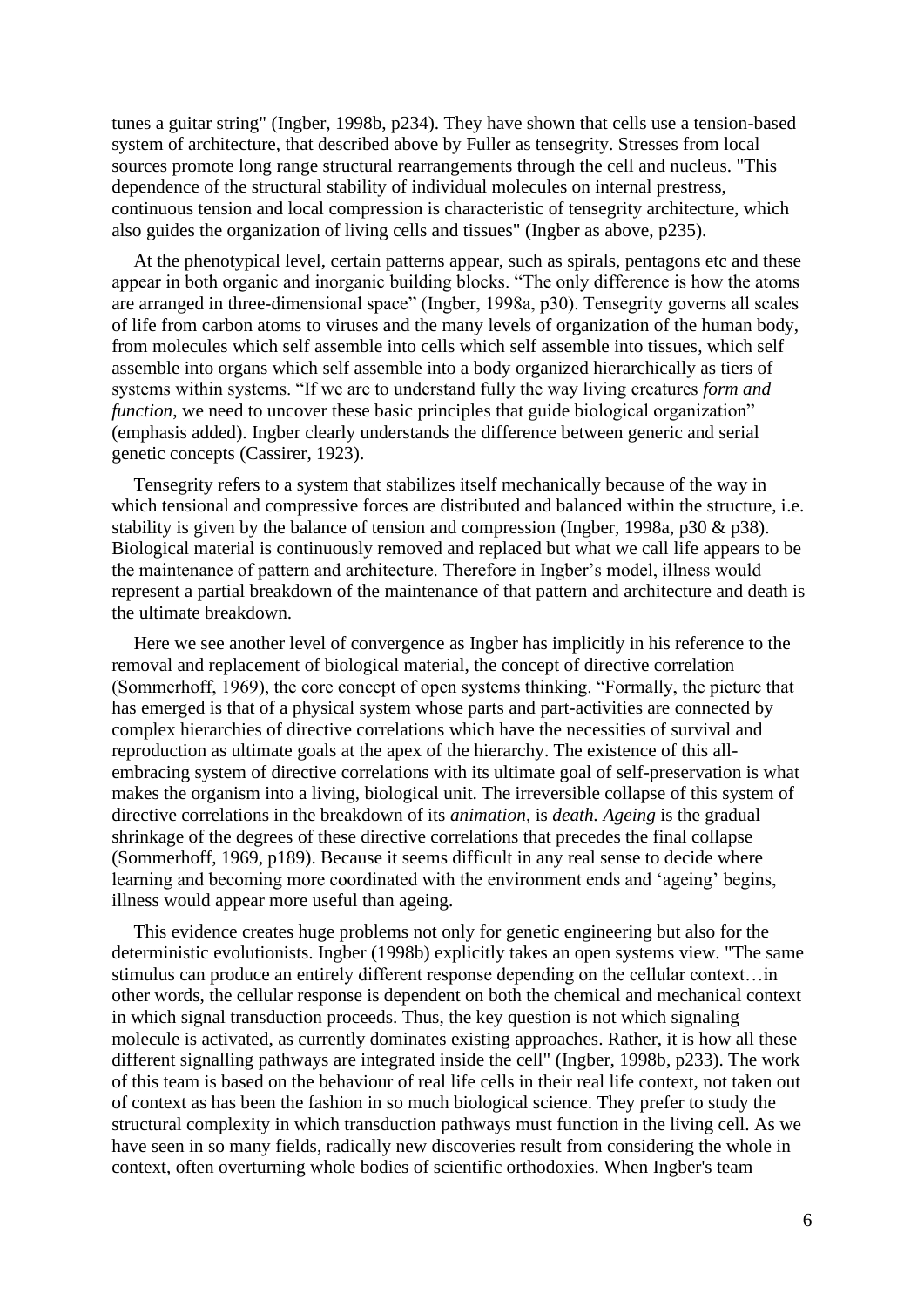discovered that in the real living cells, the chromosomes and nuceoli were always connected by flexible strings, made of DNA, Ingber described it as an 11 on a heretical scale of 1-10. The clean separation of chromosomes seen previously was probably a product of sample preparation (Glanz, 1997, p679). This work emphasizes "how we will never be able to fully understand cellular control if we only analyze individual molecules in isolation" (Ingber, 1998b, p236). He believes the future in this area lies with biomimetics rather than genomics, by structures and mechanics rather than chemistry alone. It could make functional genomics look primitive. Of course, like all new discoveries, this systemic approach has stirred the more orthodox into protest (Brookes, 1999).

Far from the genes determining the shape of life and its development, tensegrity has "allowed us to comprehend better how cellular shape and mechanical forces...influence the activities of genes". "How living things form has less to do with chemical composition than with architecture" (Ingber, 1998a, p31), changing geometry could "even alter genes...and thus the proteins that are made" (p34). "Genes are a product of evolution, not its driving force" (p38). Indeed, in the same issue of *Sci Am* and in a spate of other recent scientific articles, there is accumulating evidence that genes and other so called fundamental building blocks are far more malleable and mobile than previously believed, shades of 'jumping genes'. They, like all else in nature, respond to changes in their environment (Rayner, 1997).

## **Genotypical Patterns and the Design Principles**

Figure 1 illustrates the basic modules of the structures flowing from the two genotypical design principles and a third non-structure called laissez-faire (Lippitt & White, 1943 & 1947; deGuerre, 2000). These design principles have also been discovered independently by Riane Eisler (1995, p105) who calls the systems flowing from them 'androcracy' and 'gylany'. She also recognizes they are extremely powerful and affect most aspects of organizational life as well as male-female relationships.

These design principles are not human constructs or concepts in the normal theoretical sense. They are the realities of life operating in all forms of organization including families, voluntary organizations and governments. They are also legal realities within industrial relations. The first design principle is embedded in individual job specifications, duty statements or contracts and is enforceable. The failure of a supervisor to adequately supervise, i.e. control the work and behaviour of an employee and coordinate the work of the section such that the specified goals are met is punishable.

To change the genotypical principle from the first to the second in a formal, employing organization requires an agreement signed in the Industrial Relations Commission so that the second design principle is now the legally binding reality behind the organization structure. Without a legally binding agreement, the structure is still built on DP1, whatever its superficial appearance, and everybody who works there knows it. This is the main reason that so many experiments with so called 'self managing' groups are short lived. While the results may be good for a short period, they are unsustainable because sooner or later people realize that nothing has really changed. Supervisors may have their names changed to trainers, team leaders or coaches (TLCs) or but they are still legally responsible for the coordination and control of their section. People may have been told they are 'empowered' but the power structure remains unchanged.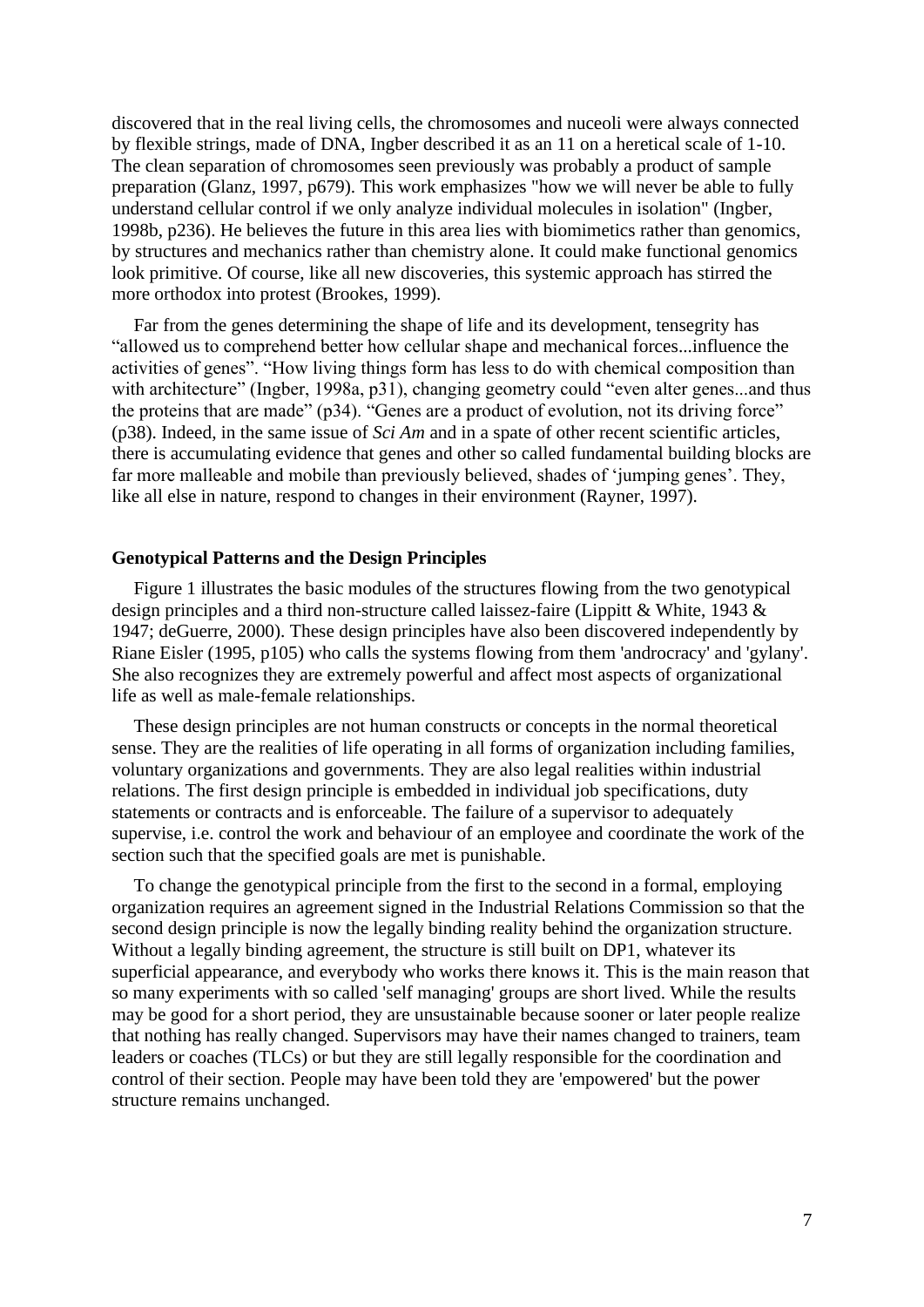**Design Principle 1 (DP1) Design Principle 2 (DP2) No Design Principle**

Called: *Redundancy of Parts Redundancy of Functions Laissez-faire*



**Figure 1. The Genotypical Organizational Design Principles**

Figure 1 shows that the basic module flowing from the first design principle called DP1 for short, is a section of an organization with a first line supervisor (S1). The technical name of DP1 is 'redundancy of parts' because there are more parts, that is people, than are required to do the productive work at any one given time (Emery F, 1967a). DP1 yields a supervisory or dominant hierarchy. A dominant hierarchy or hierarchy of personal dominance is one where the people, at least one level above where the work is being done, have a legal right and responsibility to tell the people below them what to do and how to do it.

Its second critical feature is that responsibility for coordination and control is located at least one level above where the work, learning or planning is being done (Emery & Emery, 1974). In DP1 structures, responsibility for control, which is the vertical line, is vested in S1. It is S1's responsibility to ensure that each person does his or her job on time and up to specifications. It is also S1's responsibility to ensure that coordination, the horizontal line, is adequate, that all the outcomes of the separate jobs plus all the interdependencies between them, add up to the section's goals.

Figure 1 also shows that the basic module flowing from the second design principle, called DP2 for short, is a self managing group, without a first line supervisor. The technical name of DP2 is 'redundancy of functions' because there are more skills and functions built into each individual person than they need to do the productive work at any one given time. DP2 yields a non-dominant hierarchy of functions or a functional hierarchy. A hierarchy of functions acknowledges that different types of work need to be done at different levels of the organization, certainly in large organizations. For example, in large organizations, there is considerable productive work that needs to be done everyday at the overall organizational, strategic or policy level. Similarly, no organization can survive without having people working at the operational level, the level at which the core work or business of the organization is performed. In a DP2 structure, nobody has the right to tell others what to do and how to do it. All communications are conducted as negotiations between equals. DP2 structures are open information systems and because all staff have adequate skills and knowledge to operate in their group, there cannot be discrimination on this basis.

The second critical feature of DP2 structures is that responsibility for coordination and control is located exactly where the work, learning or planning is being done. In DP2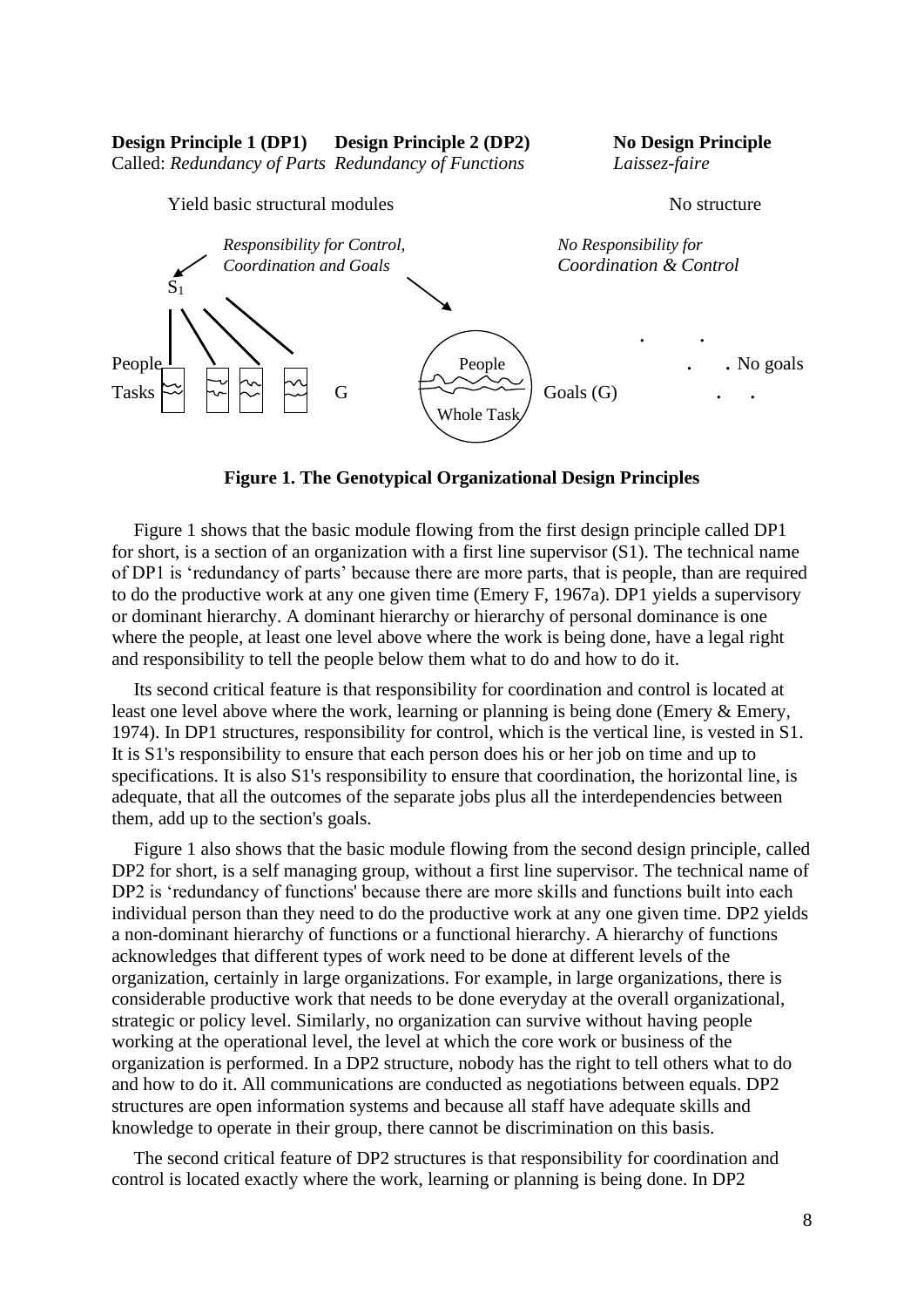structures where multiskilling is possible, responsibility for both coordination and control is vested in self managing groups at different levels of the functional hierarchy. It is the group's responsibility to manage themselves as people, and to ensure that the group's goals are met on time and up to specifications. Once the goals are drafted, negotiated and agreed with whoever is the authorizing group within the organization for this, it is up to the group to decide how to allocate different pieces of the work to different people at different times.

The design principles and their basic modules form very different organizational structures with extremely different modes of operation. The overall form of DP1 structure is a larger replica of the basic module, well known and recognized. There are different forms of DP2 structures and we examine these below when we compare them with structural forms in other realms.

Before we can effectively make the comparison and judge whether there is a real parallel in biological and social arrangements, some differences must be made explicit. Obviously people are not bridges, nor are they cells or bees or dogs. Within the conceptual framework called open systems theory within which the design principles lie, people are taken to be open purposeful systems, who may under certain circumstances become ideal seeking (Emery F, 1977; 1998). They differ from the rest of the animal kingdom in so far as they have consciousness. By consciousness I do not mean the word in the sense that we have awareness, an ability we appear to share with other creatures, nor do I mean it in the sense of 'altered states of consciousness'. I use the word strictly in the sense of Chein's rigorous (1972, p95) definition which means that humans can be aware of their awareness. This definition can be expressed as a directive correlation (Emery M, 1999, pp70-77) which gives an operational definition.

#### **Isomorphisms in the Biological, Mechanical and Social Realms**

In translating from the biological and mechanical realms to the social and pyschological I will draw the parallels at two levels, the relation between individual and group within an organizational structure and the relation of intrapersonal to individual psychology. This is sufficient to suggest that tensegrity functions exactly the same way in the human and social realms as it does in the mechanical and also biological fields.

Fuller (1975, p360) stated that "compressionally dominated functions of structural systems are inherently self-diminutive in overall aspect. Tensionally dominant functions of structural systems are inherently self-enlarging in overall involvement". Self-diminutive translates into variety reducing and Emery (1977) discovered that structures built on the first design principle (DP1) are variety reducing. Those structures built on DP2 are variety enhancing. Here we see the first parallel between compression and DP1 on the one hand, and tension and DP2 on the other.

Tensegrity structures offer a maximum amount of strength for a given amount of building material. The geodesic form is one type of tensegrity structure which relies on frameworks made up of rigid struts each of which can bear tension or compression. The second type of tensegrity encompasses structures that stabilize themselves through a phenomenon called 'prestress'. Here structural members that can bear tension are distinct from those that bear compression. "Even before one of these structures is subjected to an external force, all the structural members are already in tension or compression - that is, they are prestressed (Ingber, 1998a, p31).

These two types of tensegrity structures are contrasted with other buildings that derive their stability from continuous compression because of the force of gravity (Ingber, 1998a,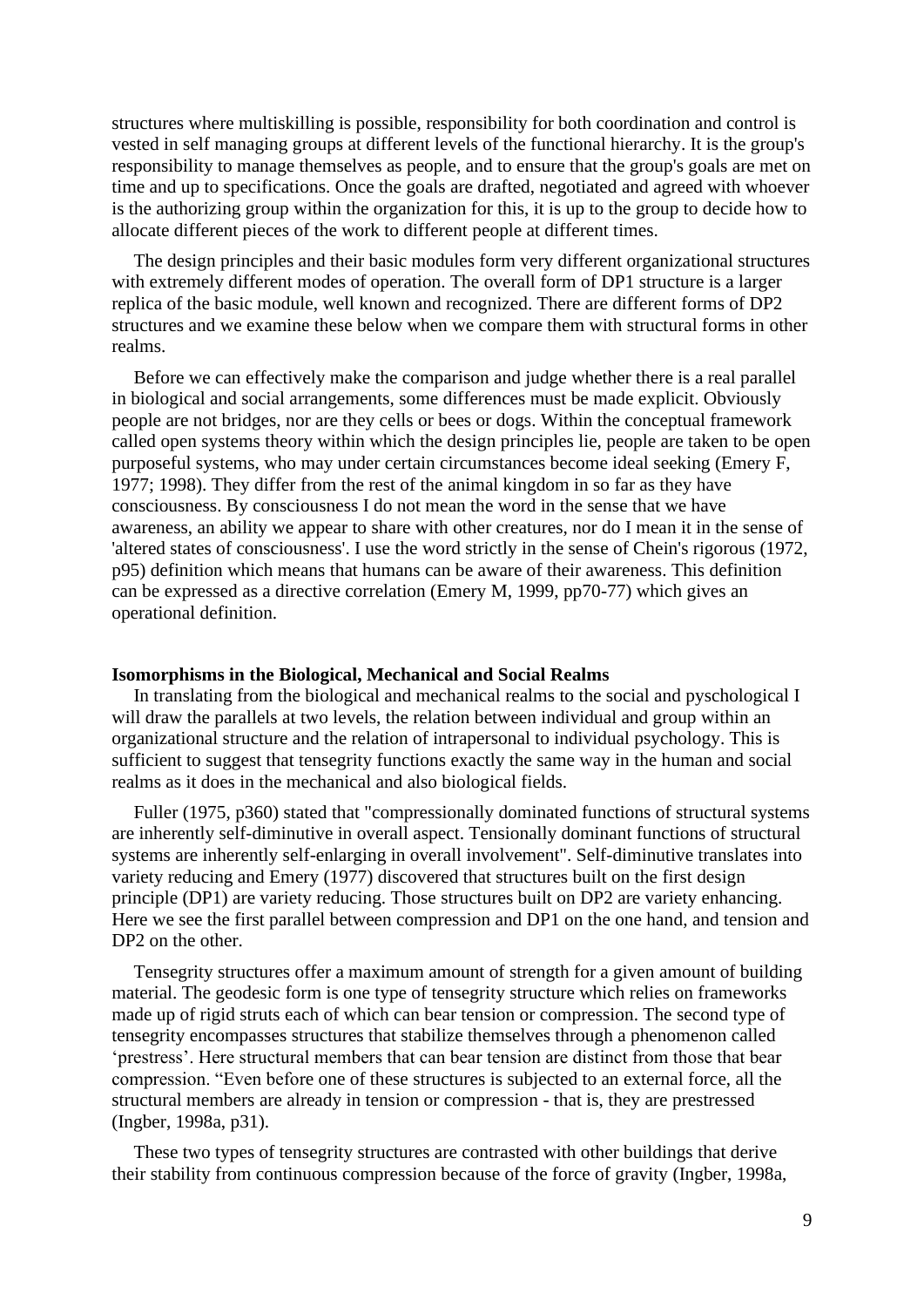p32). These do not share the critical feature of tensegrity which is that tension is continuously transmitted across all structural members. An increase in tension in one member results in increased tension in members throughout the structure, and this total increase in tension is balanced by an increase in compression within certain members spaced throughout the structure. Those that rely on continuous compression do not have the same capacity to withstand stress. Let us call the compression only structure 'type 1' while we will call these tensegrity structures 'type 2A' (geodesic) and 'type 2B' (prestressed).

The *first level* of translation involves the individual, the group and their relationships within an organizational system. The parallel is with the relation of individual nodes, hexagons and struts in a geodesic dome, or the nucleus, microfilaments and microtubules in the cytoskeleton of a cell. The overall body is the organized system.



**Figure 2. Small DP1 Structure**

The major clue to the isomorphisms is given by the response of the structures to external forces. DP1 structures (Figure 2) are notorious for their inability to respond to external forces such as changing values in the external social field or environment. Changing customer requirements, or complaints, are either simply ignored or messengers are shot, or one or two operators are put under increased pressure to change their behaviour, which can result in increased absenteeism, turnover, accidents, etc. Unfortunately, many organizations say this continues to be true even after major efforts to introduce methods such as TQM.

As Figure 2 shows, tension in a DP1 structure is not transmitted across the whole structure as there are no lateral relationships to produce counteracting forces to the compression coming down from above. Individuals are continually compressed in their range of behaviours and purposefulness. If supervisors are doing their jobs properly, those beneath them have less than adequate levels of autonomy in decision making, goals setting and the other psychological requirements for productive work (Emery & Thorsrud, 1969; Emery & Emery, 1974). Mutual support and respect which could exert an indirect effect also often tends to be low in these structures. There are simply no other forces to bring the compression into balance with tension.

DP1 can, therefore, be described as producing a type 1 compression only structure. The relationships between different levels of the dominant hierarchy are rigid, struts, but there are no lateral structural relationships that could carry the tension across the structure. Communication is down and up the line and because DP1 structures encourage competition, has the characteristics of asymmetry, egocentrism, and 'them and us' (Emery & Emery, 1976). While communications sent down the line are typically instructions, communications to be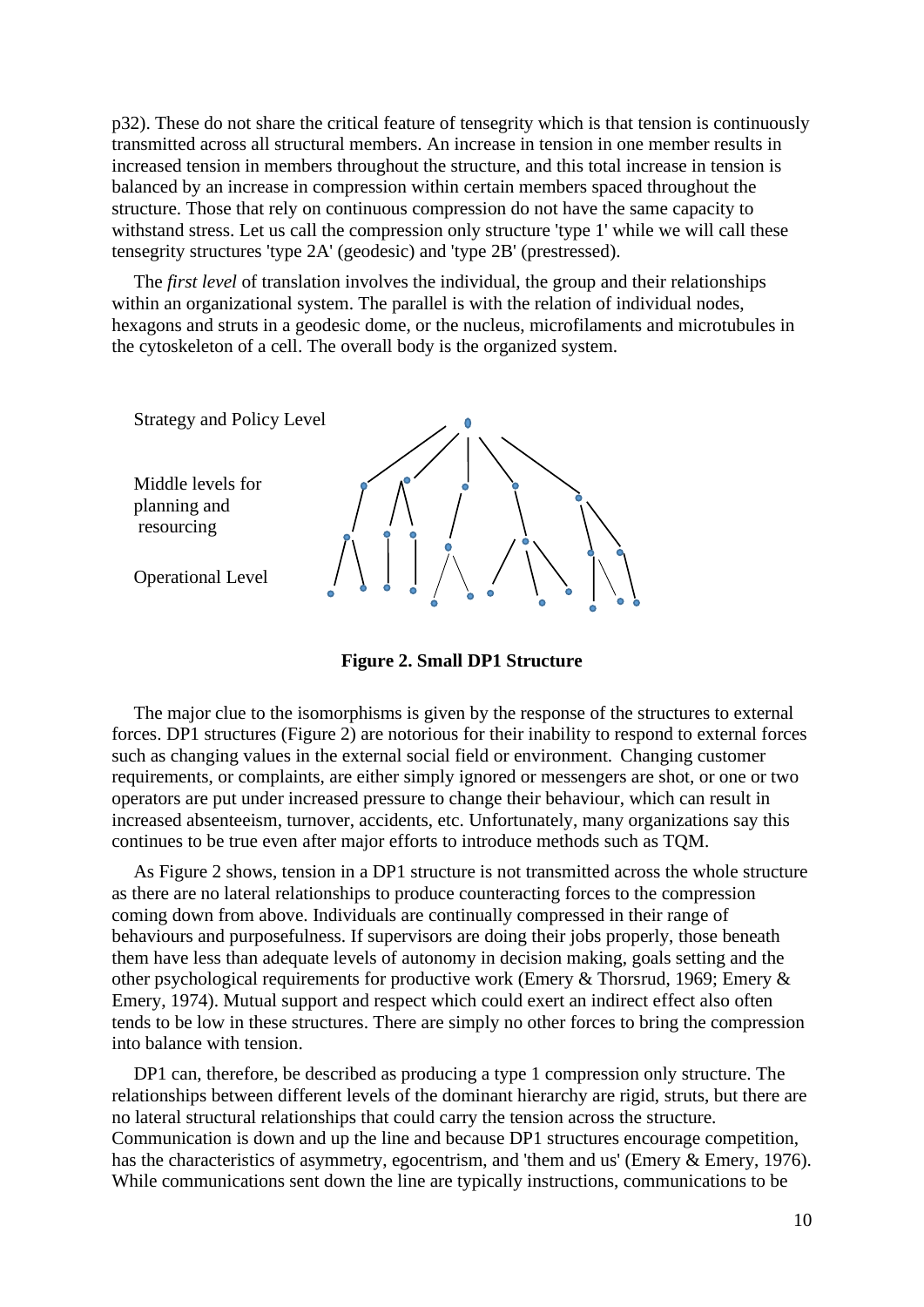sent up the line may be forgotten, may contain information or may contain misinformation. External stress or force is, therefore, continuously compressed down onto individuals with the resulting breakdowns in physical and mental health that have been documented as characteristic of DP1 structures since Trist and Bamforth (1951).

In contrast, DP2 structures contain two distinct entities, individuals and groups with the individuals arranged into groups. They also can appear in three forms, two with stable self managing groups. Figures 3 and 5 show the models for stable work while Figure 4 shows the appropriate model for unstable work. In all cases, there is a lattice of both horizontal and lateral structural relationships for communicating stresses across the whole structure. In addition, these relationships or struts are under the joint control of the people, so that they also can be continuously redesigned so that they continue to be capable of bearing both tension and compression.



#### **Figure 3. Medium to Large Organization where All Groups are Multiskilled**

The first case with stable multiskilled groups shown in Figure 3 is the equivalent of the Type 2A (geodesic) model in which both individuals and groups can both bear tension *and* compression. In this case, individuals can bear tension because they have supporting relationships within the group, as well as the groups having supporting relationships with other groups. These supporting lateral and horizontal relationships are also flexible as they are constantly under implicit negotiation within the dynamic, responsive whole.

The double lines in Figure 3 indicate that all change is negotiated between peers throughout the organization, from its initiation at any point. We note here that purposeful, and creative, people are also a source of tension within DP2 systems as they generate ideas which result in changes, which because of the above network of relationships, are transmitted and cause change across the system. Here the group acts to compress, as the individual's bright idea must first go to the group for consideration. If the group decides to act on the idea, it will then function to increase tension within the whole system. This will then be spread up and down and across the structure as the idea is given wider consideration through the whole. Hence there is an automatic balancing of tension and compression which functions in the best interests of the whole system as no individual can act unilaterally in such a way as to introduce maladaptive change.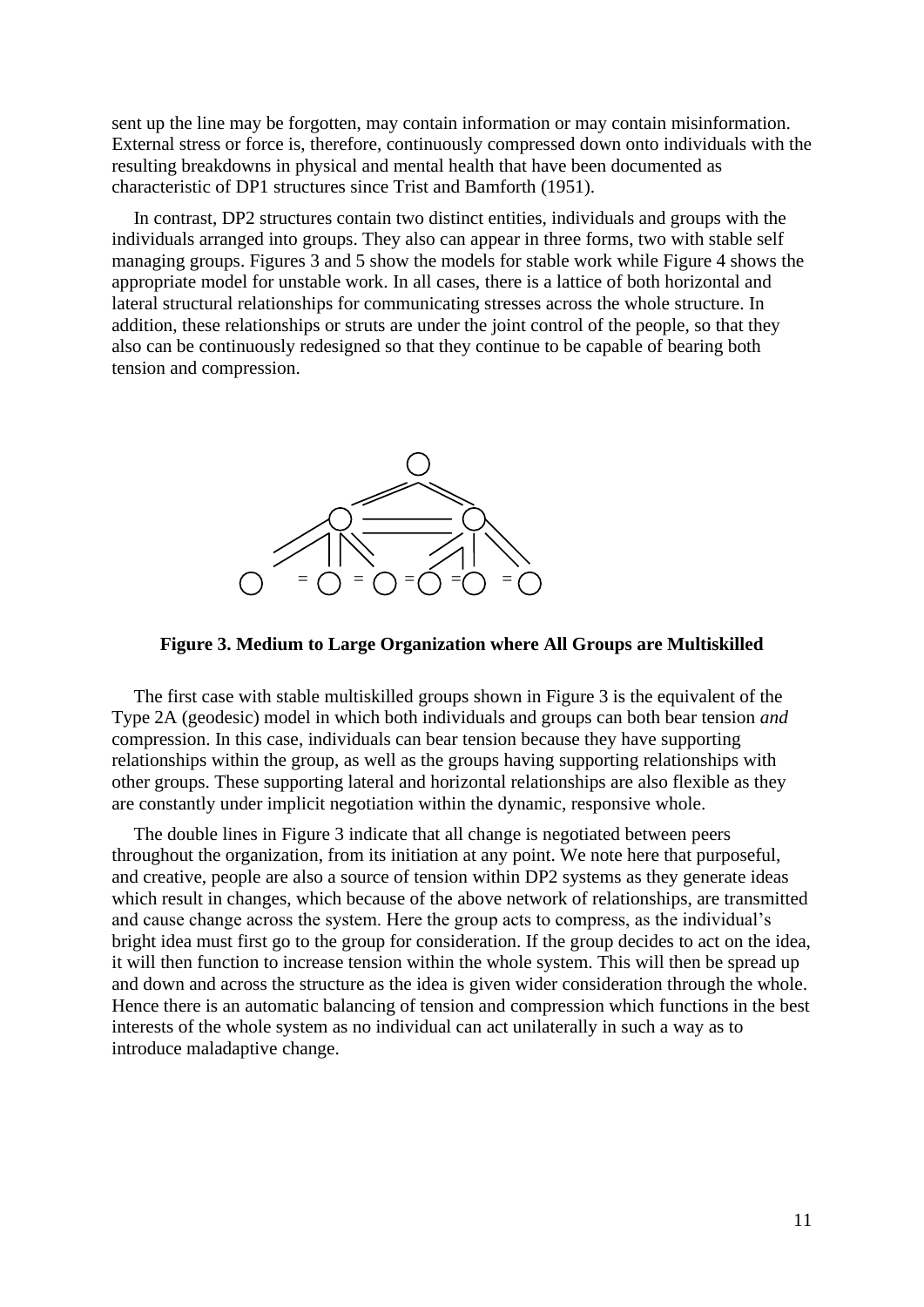

**Figure 4. Small So-called 'Knowledge Work' Organization**

Figure 4 shows a small one level organization where the whole is the decision making body, composed of temporary, overlapping project teams. This is the appropriate form when the work is unstable, that is, it comes in as projects where every project is different and needs to be addressed by different mixtures of skills and knowledge. It is a highly flexible dynamic form with extremely high responsiveness. As with the full multiskilled model, there are forces acting both to compress and spread tension, keeping them in equilibrium.



# **Figure 5. Small to Medium-sized Organization with Specialists at the Strategic Level**

In the variation of DP2 shown in Figure 5, there is a mixture of individual and group responsibilities depending on whether control can be practically shared by a group. This is a preferred model when specialists are present and when there are legal or other demarcations operating within the organization. In Figure 5 the specialists are at the senior level of the organization but the model may be used at any level. There is also a 'boundary rider' who works across the boundary of the organization and the environment but is not a supervisor. The boundary rider and the senior team work together when required. In these cases, control and coordination are split with control remaining with the individual specialist while the specialists still share responsibility for coordination and goals. This model is appropriate for transdisciplinary research and some long-lived, stable project teams.

This model of DP2 is the equivalent of the Type 2B (prestressed) model where the tension bearing components are the groups and individual specialists with control have the compression function. The counteracting forces of tension and compression are present but we would expect that the specialist individuals who carry responsibility for controlling some functions or particular aspects of the work would be more subject to forces originating from inside or outside the system. This would be the case because their network of supporting relations is somewhat reduced by their partial individual responsibility.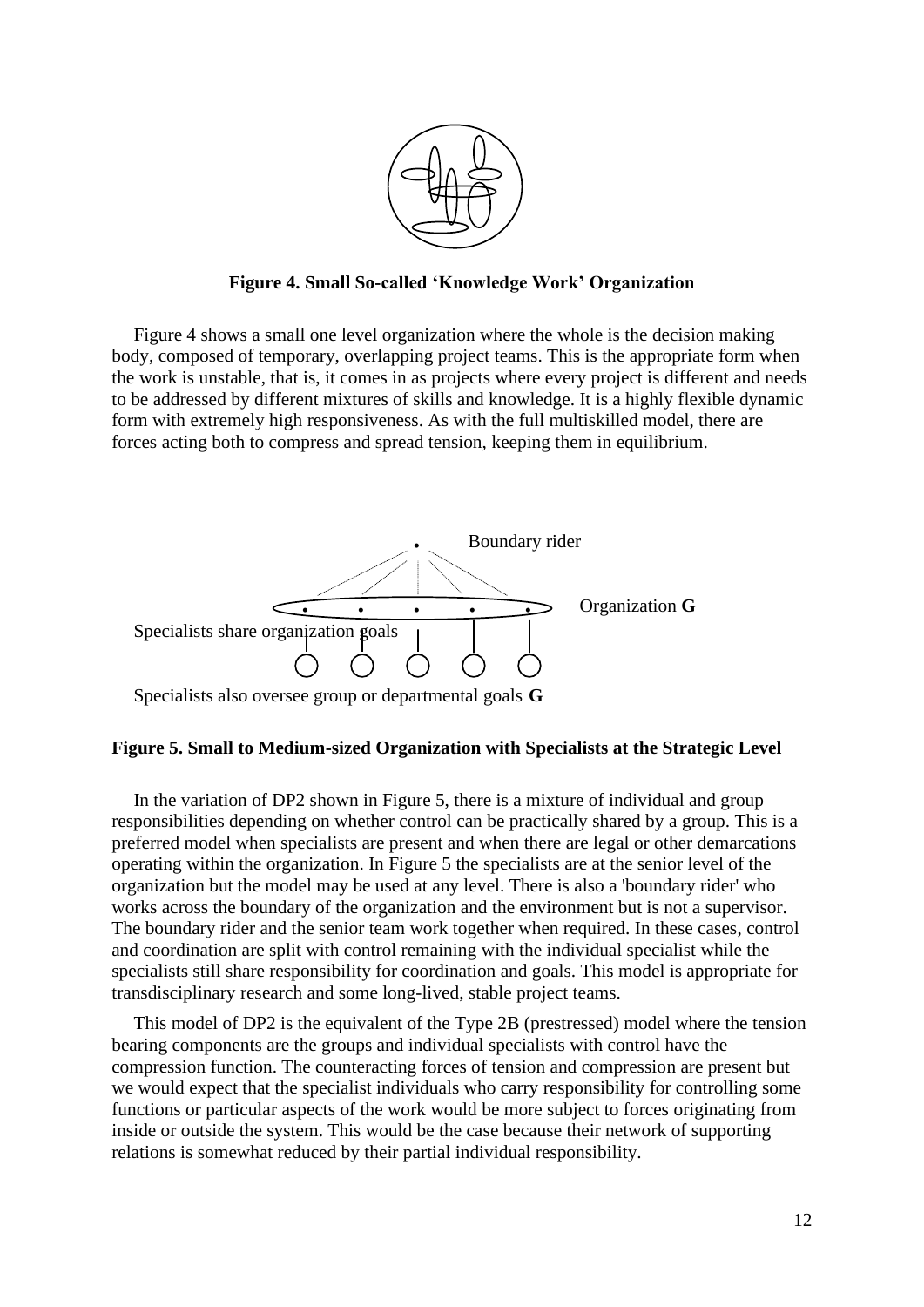We can see that "tensegrity structures are mechanically stable not because of the strength of individual members but because of the way the entire structure distributes and balances mechanical stresses (Ingber, 1998a, p31). Now substitute 'DP2' for 'tensegrity' and 'psychological' for 'mechanical' and we can see immediately how DP2 structures achieve greater stability and adaptation than do DP1 structures (Emery F, 1977; Emery M, 1999). Because DP2 structures better produce the six psychological requirements for productive activity, the intrinsic motivators, (Emery & Thorsrud, 1969; Emery & Emery, 1974) they have shown much better organizational statistics from the birth of socio-technical systems (Trist & Bamforth, 1951) through the experimentation that followed (Rice, 1953, 1993; Trist et al, 1963, 1993) to the Norwegian Industrial Democracy Project (Emery & Thorsrud, 1976) to such ongoing sites as Syncrude Canada Ltd (deGuerre, 2000). Australia has also produced notable statistics from sites such as ICI Botany, CIG (Roberts, 1995), Karadoc Winery (Roberts, 1996a) and J Robbins & Sons shoes (Amerin, 2000; Aughton 2006) but unfortunately, few of these have been formally published. Apart from the six psychological requirements, DP2 structures also provide better possible conditions for their people as one of the changes involved is a shift from positional based pay to pay for skills and knowledge held. This allows employees to choose their rate of increased skilling and pay without the inflexibility of having to move from chosen areas to administration or management.

One of the implications of these improvements in motivation and conditions is that the massive amount of time and money spent attempting to select the right people for various positions in organizations is mostly a waste as DP2 structures do not rely on having the very 'best' people. Individual 'strength' or resilience as measured by psychological tests is not a fixed entity in any person. Like other behavioural characteristics, it varies depending on the ecosystem within which the person is embedded. What bothers one person will be very different from what bothers another and as we know from using the six requirements, individuals will rate their scores on the same criterion differently from day to day according to variations in other aspects of their life inside and outside the workplace (Emery & Emery, 1974).

More recently, a study in three organizations has shown that the design principles affect human health and also mental health (Emery & Aughton, 2006). Results of a follow-up study about nine months after the third organization underwent a total systemic change from the first to the second design principle has been published as deGuerre et al, 2008.

At the level of the whole organizational system the analogy works well with complex structures such as the human body. As Ingber describes it, the body is a non dominant hierarchy of functions with systems within systems. As we know from the work of Edelman (1992), that appears to be the nature of the organization of the human brain and central nervous system more generally. At the social organizational level, we have purposeful systems within groups that act as purposeful systems within a purposeful organization. And the more complex the organization, the more it relies on the counterbalancing forces of tension bearing and compression bearing components for coordinating production and marketing as the body relies on these for the coordination of the systemic functions of digestion, intellectual activity etc.

Tensegrity also informs us about the possibilities of other functions within DP2 structures. Researchers have experimentally modified the shape of cells. When cells were spread flat, they became more likely to divide. When round cells were prevented from spreading, they self activated apoptosis - a cell death or suicide program. When cells were neither too extended nor too retracted, they neither divided nor died. Instead they merely got on with their work with whatever normal skills they possessed, i.e. "differentiated themselves in a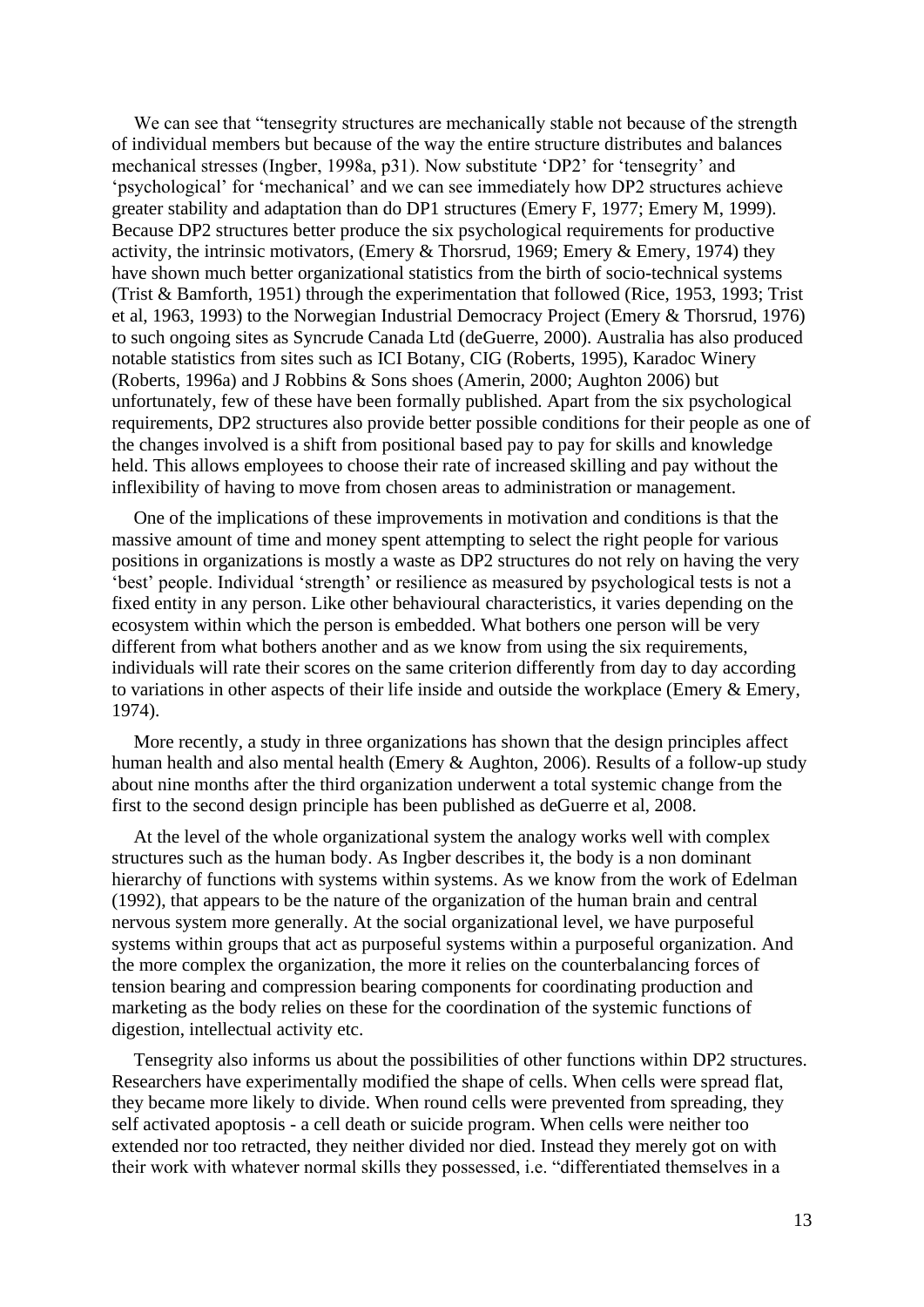tissue-specific manner: capillary cells formed hollow capillary tubes, liver cells secreted proteins that the liver normally supplies to the blood" etc (Ingber, 1998a, p34). [The analogy is not complete here because the cells with which they experimented were more specialized than most people.]

"Very flat cells with their cytoskeletons stretched, sense that more cells are needed to cover the surrounding substrate - as in wound repair - and that cell division is needed" (Ingber, 1998a, p34). When a group of people is stretched to the limit, they too realize that they need either more members or need to set up another group to better get the work done. "Rounding indicates that too many cells are competing for space...and some must die" (Ingber as above, p35). We can translate this into groups or individuals who are so restricted or constrained in their scope or abilities that they finally self destruct, either organizationally, in terms of group dynamics (Bion, 1952, 1961; Emery M, 1999, pp115-1230) or psychologically as individuals. This would indicate that they were not part of a genuinely DP2 structure where they could exercise judgement over the matters of numbers and scope. Pseudo-teams or the attempt to graft teams onto the DP1 structure have been all the rage for some time now but constantly fail over time (Roberts, 1996b).

We can also make the translation at a *second level* and this involves the relation of intrapersonal to individual psychology rather than individual to group. Here we take autonomy and homonomy as an example of our counterbalancing forces. Autonomy, meaning governed from the inside (Angyal, 1965), if allowed to run wild results in highly disturbed people who can play out their disturbances in the community arena with random violence and other dissociated and antisocial acts. This can be seen as the result of excessive levels or surges of high voltage tension. Homonomy, the need to belong (Angyal, 1965), if overdominant, results in highly conformist behaviours and levels of psychic death as measured by affectual flatness and lack of creativity. It can be seen as over-compression and it also has transfer effects to the broader community. However, it is the individual who firstly and predominantly suffers from the intrapersonal imbalance of these countervailing forces. We know that the balance of these forces and personal behaviour does change through a person's life as their ecosystems and panoramas of social ties change (Greco, 1950). There is no need to labour this analogy further. The point has been made.

"The geodesic structure found within the cytoskeleton is a classic example of a pattern that is found everywhere in nature (Ingber, 1998a, p36). "It is visual evidence of the existence of common rules for self-assembly" (as above,  $p37$ ). Is there any good reason to assume that we are not intrinsically adapted to organize ourselves by these common rules? As Fuller put it (1975, p408) "We thus discover that tensegrity structuring and its omnirationally constituted regularities are cosmically *a priori*, disclosing that Universe is not redundant", i.e. is not built on redundant parts, not DP1. It is only humanity's being born ignorant that has delayed all of humanity's escape from the self-annihilating effect of the omniredundance now characterizing most of humanity's activities". Ingber (as above, p38) restated this as "tensegrity is clearly nature's preferred building system". He then continued to explain it "as a local force (that) can change the shape of an entire tensegrity structure" and "these conformational changes...trigger a cascade of molecular restructuring (reorganization of which individuals are primarily doing what) inside that cell (group)". The isomorphism is clearly the rebalancing of autonomy and homonomy within the individual. Given this, why should DP2 not be the preferred genotype for social organization? It is documented to be the "most economical and efficient way to build", both at the level of tensegrity (Fuller, 1975, p533; Ingber, 1999. p38) and at the social level.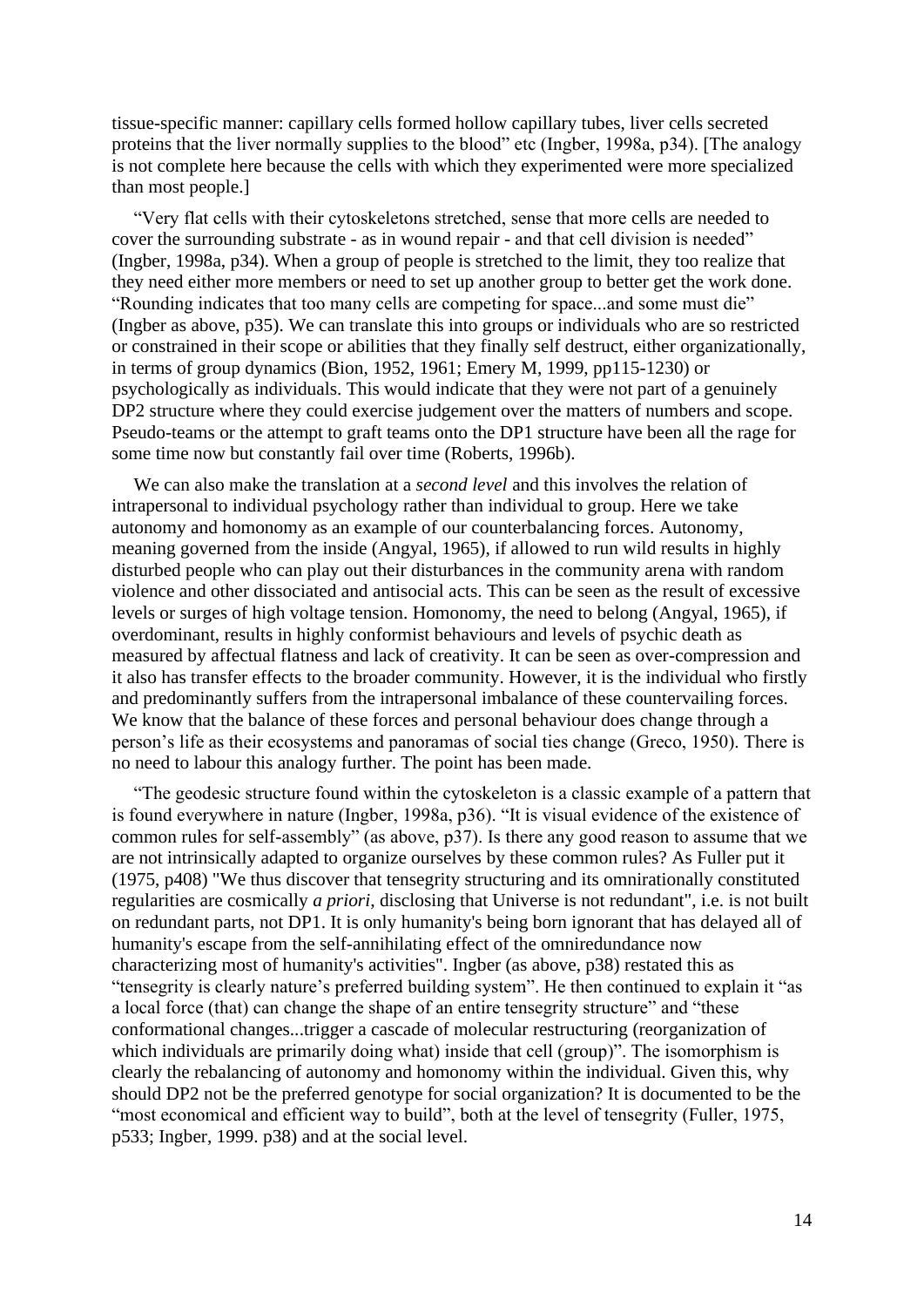While our experience, and particularly our consciousness of it, gives us a choice of genotype for organizing our social structures, perhaps we would be wise to firmly make the decision to go with nature's preferred form. When Volk (1995) recognized that DP2 did appear to be Nature's major preference, he began to reflect on human history. Have we as *homo sapiens*, the "planetary brain species" become the center? "Indeed, we have taken the icosahedron of dispersed nature and molded it into a centered vector equilibrium...this act has entailed our removal of a number of original relations, expanding the parts into an unstable, new geometry, then stabilizing them in this position by our own radiating relations to all" (Volk, 1995, p119).

But have we really achieved stability, and if so, to what end? I think only in our imagination or hubris, as everyday new evidence comes to light that our dominance over the Earth is a myth. Bacterial, viral and insect resistance to our amoury of weapons has been growing apace. We cannot control the myriad of subsystems from weather to viruses and we know not what we have done. The planetary pollution by accumulating and persistent chemical groups such as PCBs, dioxins and nonyphenols is taking its toll on human reproductive and central nervous system functioning to the point where it may threaten our long term survival (Colborn et al, 1996). Where is the new stability?

We are not queen bees and our consciousness does not change our status as biological creatures embedded in the Earth. It does not confer dominance or the right of dominance. We have proved we cannot escape from the hierarchy of directive correlations in which we find ourselves. All our consciousness can validly do is to help us understand and exercise our responsibilities towards the Earth. Our experiment with DP1 appears to have failed badly. As we are only one species and there is only one Earth, it is time to design a DP2 system where responsibility for coordination and control is located where the action and the actors are, at each appropriate level of system, from our smaller local units up to the planetary wide governance system. Then we may start moving towards a genuine active adaptation that includes ourselves.

## **The Design Principles in the Animal World**

The more one delves into this world of other than humans, the more extensive and inescapable becomes the discovery that the design principles are deeply embedded in nature. As many such as Fuller discovered, mathematical forms and 'new technologies' already exist in the natural world. "The principle of the jet was invented by the squid and the jelly fish long ago" (Fuller, 1975, p6). Moreover, even a superficial or anecdotal study of the animal world reveals that the design principles may operate in different situations in the same species. There are plenty of species that use a DP1 structure when mating (Alpha males and females) but a DP2 structure when hunting (the cooperative pack). The major difference between these animals and humans is that humans always have a choice - if they know about the design principles. Otherwise they may assume, as many appear to assume today, that organizations must be structured on DP1.

When Raphael Sagarin turned his mind to the subject of terrorism, he realized that the USA response of creating a huge centralized Department of Homeland Security was exactly the opposite response to that of the most successfully adapted species. These species "have a structure of fairly limited central control, with a lot of autonomy. They have agents out there sensing and responding to the environment" (Whitfield, 2008, p46). The current USA structure for security in all areas is actually slowing timely and adequate responses as was seen when hurricane Katrina hit. Remember also that the many clues that 9/11 was about to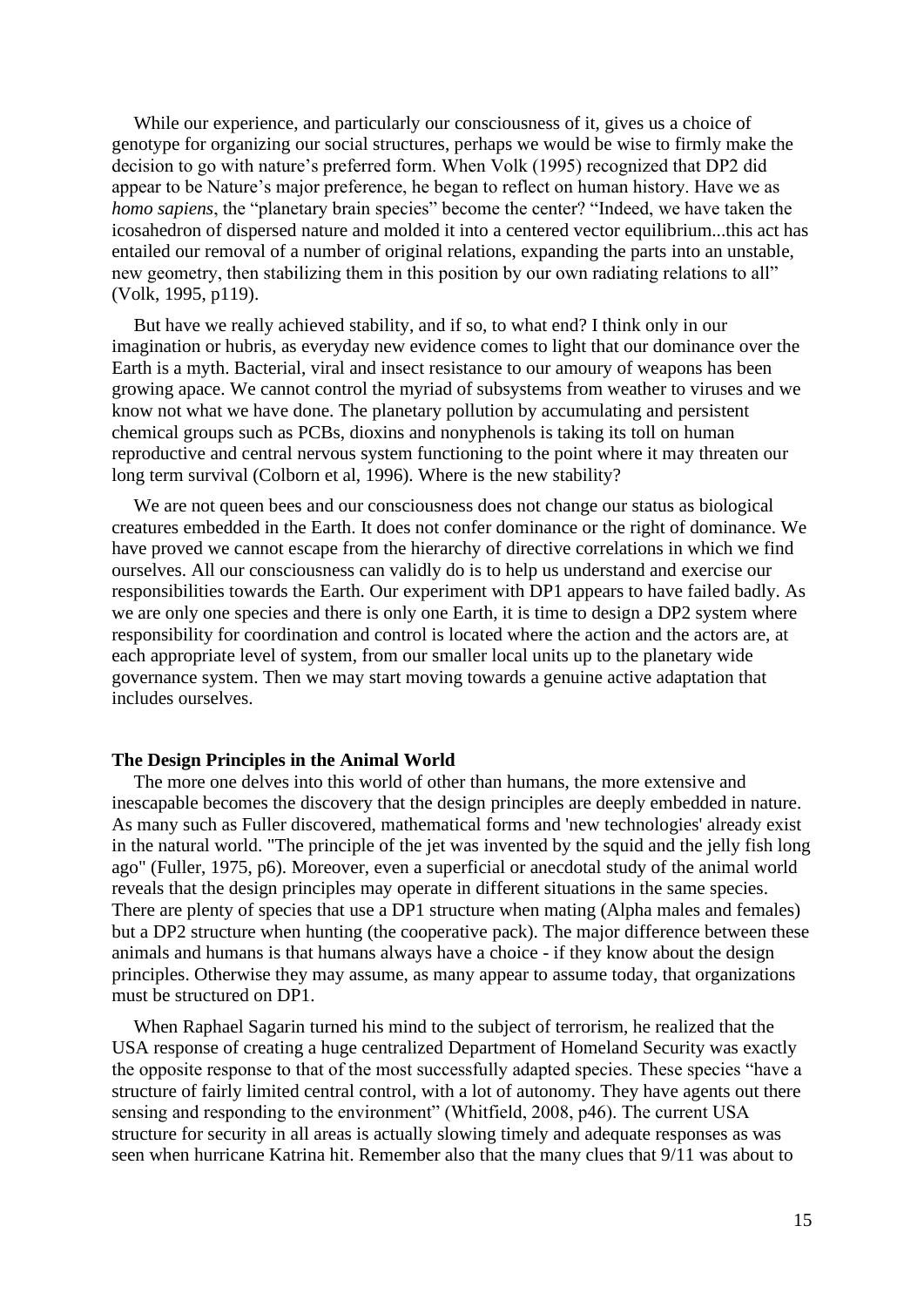happen were ignored by the people in the previous security organizations, a common failing in DP1 structures.

However, even in the animal kingdom, there appear to be vast misunderstandings. As Gordon (1999, p25) points out, stories about totalitarian societies and inexorable armies abound in relation to ants but "ants have no dictators, no generals, no evil masterminds. In fact, there are no leaders at all." Gordon spent seventeen summers studying harvester ants in a small patch of the Arizona desert and makes it clear that rather than structured on DP1, the ants work strictly within a DP2 structure with specialization of function in some cases and multiskilling in others.

The tasks in a harvester colony are many and varied and change in importance depending on what is happening in the environment. "Task allocation is a process that operates without any central or hierarchical control to direct individual ants into particular tasks. The queen exercises no authority; she merely lays eggs and is fed and cared for by the workers. No ant can assess the global needs of the colony, or count how many workers are engaged in each task and decide how many should be allocated differently. Yet there is abundant evidence throughout physics, the social sciences and biology, that simple behavior by individuals can lead to predictable patterns in the behavior of groups" (Gordon, 1999, p26).

Gordon conducted a series of simple experiments to determine the dynamics of task allocation in these ants. She discovered that the ants changed task in response to environmental demand. When for example, toothpicks were placed near the entrance, more ants went on nest maintenance rather than foraging. This finding that ants switched tasks was "in contrast to earlier work which had postulated that an individual ant would carry out a single task throughout its life" (Gordon, 1999, p27). In other words, the previous postulate had been an extrapolation from the researchers' beliefs and views of the nature of DP1 structures, e.g. one person-one task. But while an ant may specialize for a short time, it often does several tasks. The number of ant workers that perform a task is not a simple function of the number of ants of that task group.

Which ant does what appears to be determined by the patterns of interaction and simple rules. Meeting too few successful foragers returning leads to fewer ants leaving to forage. The rate as well as the number of contacts is important. While colonies must respond to changing environmental conditions, task allocation does not need to be perfect. But there is nothing clockwork about these operations. It is not "an army, each unit snapping into place so that the entire system ticks on without a hitch" (Gordon, 1999, p28) - although it is extremely doubtful that this is what actually happens in a human army. "*The most difficult thing to grasp about task allocation is that it is not a deterministic process* even at the individual level. An ant does not respond the same way every time to the same stimulus; nor do colonies. Some events influence the probabilities that certain ants will carry on certain tasks, but those regularities lead to predictable tendencies rather than to perfectly deterministic outcomes" (Gordon, 1999, p28, my emphasis). The allocation process results in approximately the right number of ants engaged in the appropriate task.

Other species of ants show the same sort of behaviour. Turtle ants are extremely sensitive to changes in the environment, assess the degree of risk present and change their strategies as the risk profile varies. "The ants make these decisions despite not having leaders" (New Scientist, 2018).

Eciton army ants have been studied to discover how they build bridges over gaps in their foraging tracks. Again, it was discovered that the ants are responding to ever changing environmental condition, in this case, the degree of contact between each ant. When traffic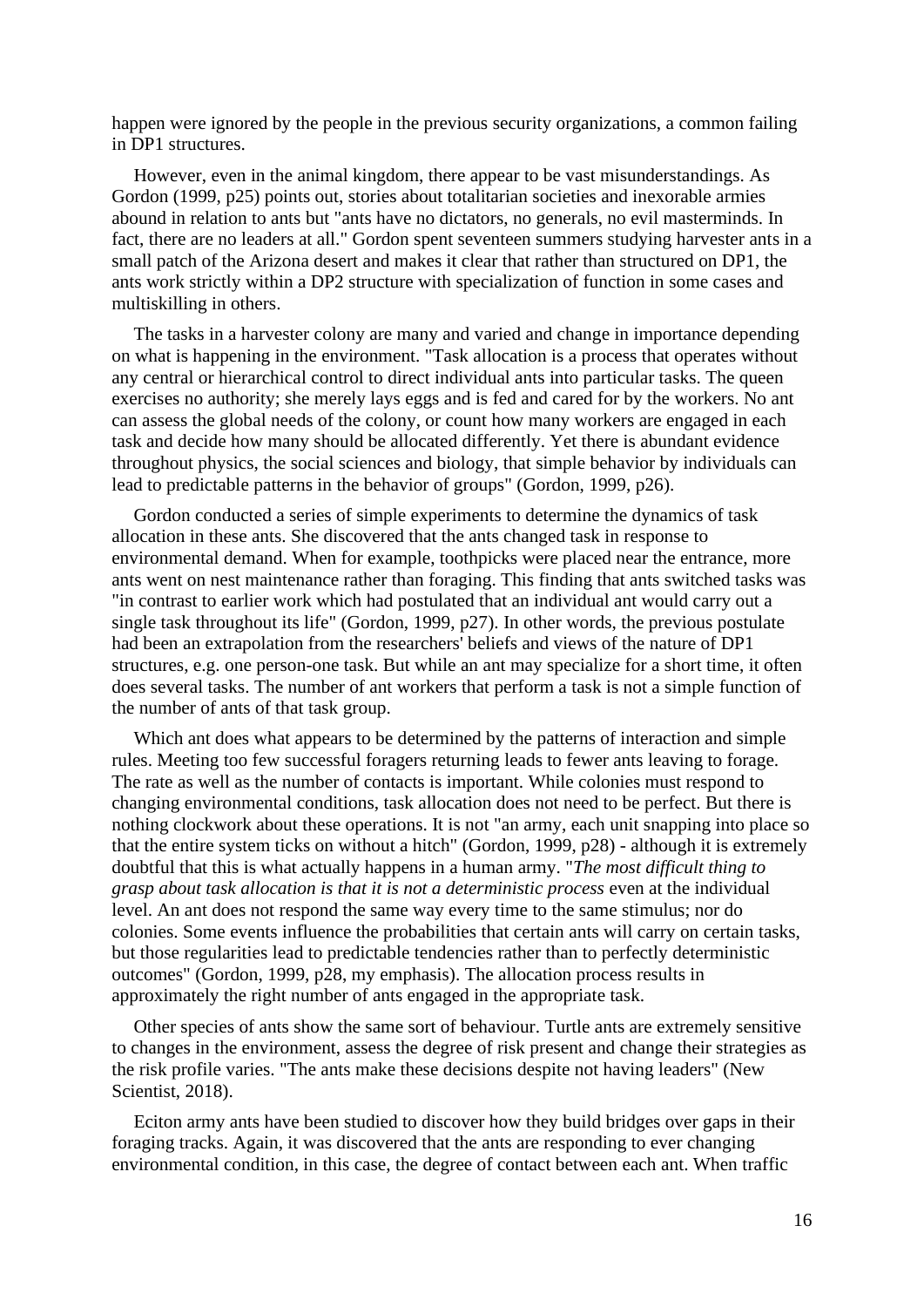flow becomes interrupted, bodies pile up and this increases the chance that an ant will stop and become part of the structure of the bridge. If traffic intensifies, more ants will add their bodies to increase the capacity of the bridge. Eventually the traffic jam clears, decreasing contact which raises the chance that an ant will unhook from the others and the bridge will slowly dissolve. Computer modelling also discovered that the way the ants worked to do this achieved the best possible cost-benefit trade-off between building the bridge and foraging, the ants' collective behaviour is simply continuous adaptation to its immediate environment (Hess, 2016).

I have emphasized the above because it illustrates the belief of many, however implicit, that DP1 is the only principle for organizational structuring. It also illustrates how this has affected our assumptions of determinism everywhere and how, as she says, it creates difficulties when one is confronted with DP2 although she does not use this term. Resistance to accepting the efficacy, or even workability, of DP2 is often the visible result of this difficulty.

Gordon has conquered her difficulty after seventeen years of empirical results and makes the implications of them very clear. After stressing that it is the *pattern of interaction*, not a signal in the interaction itself, not a bit of chemical information, nor any other of the reductionist guesses about the causes of such effects, she speculates that "such a process might operate in brains, immune systems, or anyplace where the rate of flow of a certain kind of unit, or the activity level of a certain kind of unit, is related to the need for a change in the rate of flow. Perhaps ants have something general to teach us…about how nature works…Ants…show how simple parts make complex living systems, and how those systems connect to the outside world. By looking at ants in colonies, and looking at colonies in populations, one can begin to see how the layers of a natural system fit together" (Gordon, 1999, p28).

Indeed. Perhaps we can go further in realizing the implications of this dedicated piece of research. Perhaps we need to rethink the statement above that plenty of species use different design principles when organizing themselves for different functions such as mating and hunting. Dingoes and dogs are good examples. Clearly they are organized on DP2 when hunting, that seems indisputable. But perhaps, when mating, they are simply exercising specialization for good evolutionary reasons. It is simply a temporary episode of DP1embedded within the dominant DP2 structure. At a particular time, a particular male or female may have the best or required characteristics to produce the next year's offspring. Remember that at various times within human DP2 groups, seemingly DP1 structures may exist temporarily. In extreme or dangerous circumstances, e.g. when a fire breaks out in a chemical plant and few have experience of how to deal with it, the most experienced person will be called upon to give orders. The others follow the orders for good evolutionary reasons: they want to survive. In this case, we have an illustration of a temporary episode of DP1 and specialization, embedded within a long term DP2 structure. When the fire is out, the group returns to its normal operating mode.

The extension of this knowledge of the asymmetricality of the design principles to animal organization has not been fully explored. Frequently the research assumes that the dominant organizational form is that seen in the mating patterns (DP1) and that a special case is made for hunting (DP2). That assumption could, as we have seen above in the words of Gordon, be culturally determined. It may just as well be the case that the basic unit is based on DP2 and that for reasons of specialization, intimate family, group, pack or troupe life takes on DP1. Apart from the research data, I have watched a dominant male dingo bring food to a (non pregnant) female when she was too sick to get her own share. This is actually a common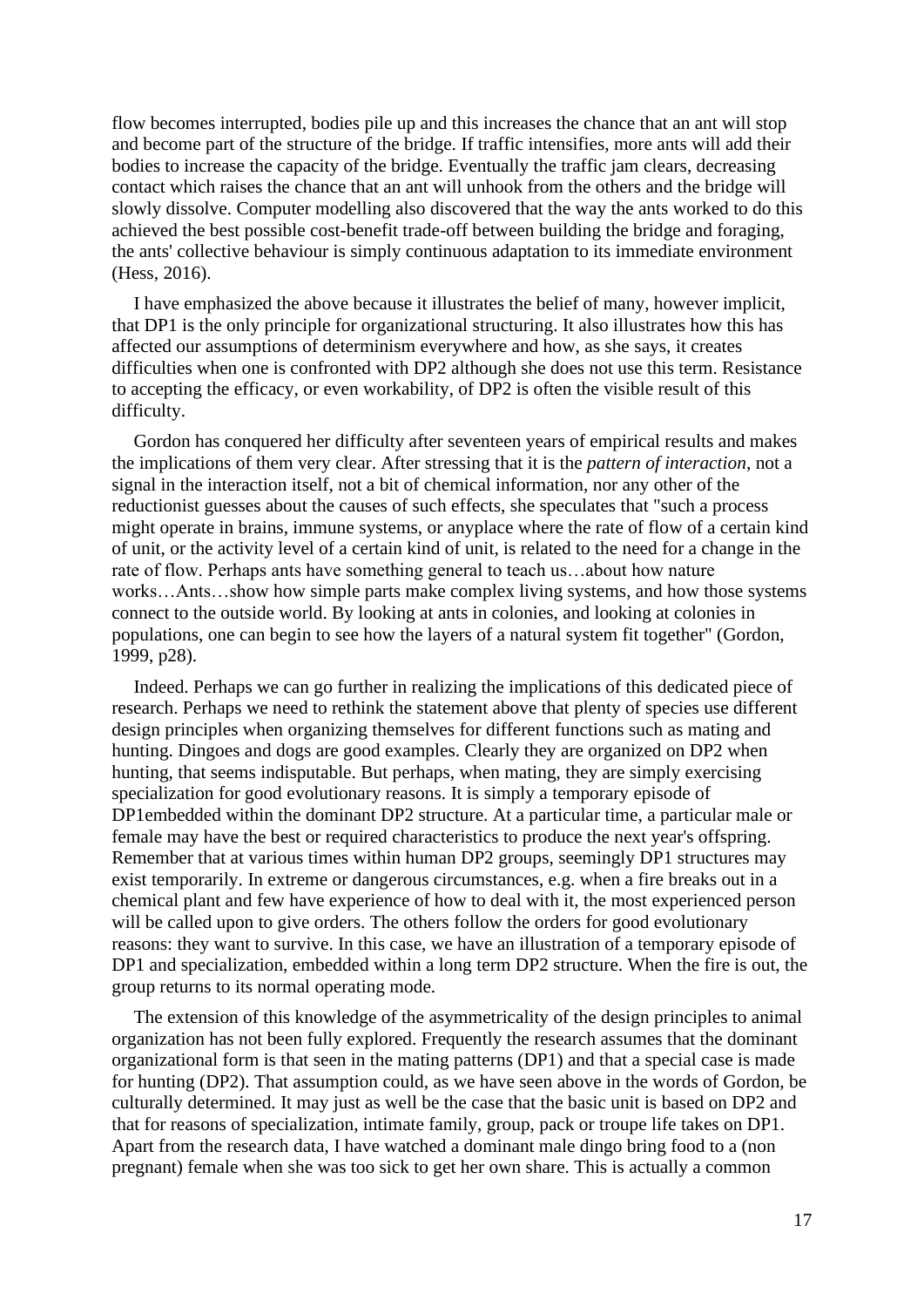observation in 'pack animals'. This also argues for the view that cooperation for the good of all may be dominant, not competition or the 'boss or strongest takes all' syndrome.

Further evidence for the primacy of DP2 in the ant world comes from Wong (2017) who describes a species of soldier any in sub-Saharan Africa who carry their wounded home after raiding termite nests. They can recover when home and quickly return to duties. Attempting to return home alone results in about a third casualties. The view that individual ants are unimportant because there are so many of them is not one that is shared by the ants themselves.

Another example comes from vampire bats which live in female dominated groups, grooming and sharing food with each other "without regard for social status" (Leste-Lasserre, 2021, p21). This is because they don't have a dominant hierarchy. They obviously operate on DP<sub>2</sub>.

The phrase above is put in quotes because it is a quote, illustrating shows just how closed minded we have become about the necessity of hierarchy. The whole study assumed there must be a hierarchy in every species under the microscope and so for species which operate on DP2 rather than DP1 we find such little gems as the "bats' hierarchy was so weak that it was less clearly defined than for 90 per cent of these other species". If the researchers had had the slightest clue that social organizations are defined by a design principle they may have recognized that "the 'egalitarian' social life of vampire bats suggests individuals do well when their group mates are doing well" was a well known feature of DP2 structures (Emery & Emery, 1974).

## **The Problems with Phenotypes**

We have looked at these isomorphisms at the genotypical level. Let us now look at the confusions that are engendered when the phenotypical approach is taken. Volk (1995, pix) follows Bateson in defining a 'metapattern' as a pattern of patterns, "functional universals for forms in space, processes in time, and concepts in mind". He includes in these metapatterns many forms such as calendars and arrows as well as spheres, borders, layers, cycles, etc. His chapter on centers is most relevant to my purposes here.

Volk as does Ingber, begins from the analogy between many biological forms and the structures of Buckminster Fuller, namely the icosahedron which is 'leaderless' as are bacteria because they do not have nuclei or centers, and those stabilized forms in the 'vector equilibrium' model. These latter forms have centers and Volk compares them with atoms, cells and monarchies. From this taxonomy into 'dispersed' and 'centered', Volk derives some features of centers. These include:

- $\blacksquare$  a center is singular
- **Example 1** in physical systems such as cells and the solar system, "the centre is of unique substance" (1995, p105)
- "center is often particularly resistant to change" (Volk, as above, p105) as for example, when cells rapidly repair DNA damage, or the sun remains after planets change
- centers affect the whole system and are most directly tied to the nature of the whole, radiating relations

This seems clear enough as a description of what we call a dominant hierarchy or DP1 system with instructions down affecting relations between the centre and the parts and between the parts themselves. The fact that there is no known evidence that people who hold center (or top) positions in a dominant hierarchy are any different from anybody else and are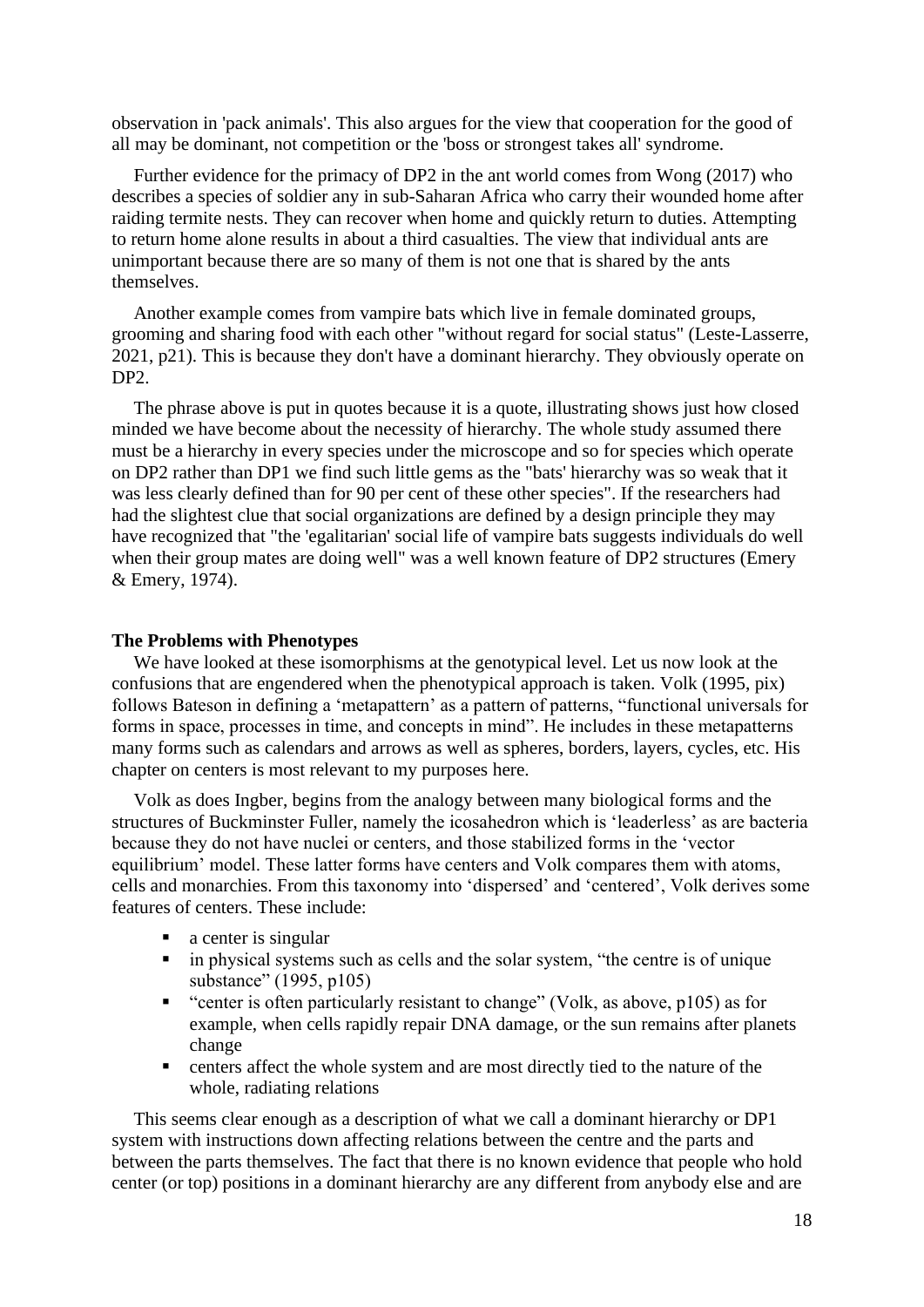certainly not composed of unique substances, although as Volk points out some kings and emperors have claimed different coloured blood or partial divinity, the lack of correspondence would lead us to believe that such centered systems may not be appropriate for people.

On his first point of singularity, he then goes on to say that "Systems with a multitude of essential parts could be called multi-centered systems, implying the possibility of a dispersed systems of centers and thus going beyond the probably too rigid binary of dispersed and centered" (Volk, 1995, p104). This is where we begin to see that simply describing systems with semantics and without clear operational definitions such as those given by the genotypical design principles is not going to work, as a multi-centered dispersed system is no longer a system with a center.

This confusion worsens after he says "it is to life that the search must turn...[because] only in adaptive systems - those in which evolutionary processes channel design possibilities towards utility - can we look for wide-ranging patterns...as design attractors" (Volk, 1995, p106). When he does this he finds mainly the dispersed pattern but he seems to want to find centers. He acknowledges that plants are complex organisms but seem to lack a center, sponges also have no centre but these creatures are immobile. Hence, "mobility called for a global network of communication and control. A new center was born: the nervous system" (Volk as above, p107). However, plants do have nervous systems and they communicate through chemical messages, for example when warning of advancing predators. And describing the nervous system of plants and animals as central, flies in the face of much evidence that the nervous system merely takes its place in the whole as do other systems such as the endocrine system etc. Such subsystems are mutually influential whereby damage to the endocrine system can change the nervous system and learning potential (Colborn et al, 1996).

Taking this further, he finds that organisms with nerves as centers made possible the novelty of *social systems* but again the evidence for centers is elusive. "Flocks of birds, schools of fish, and migrating herds of wildebeest or caribou consist of a large number of nearly identical beings. They are dispersed systems" (Volk, 1995, p109). He explores the phenomenon of 'alpha' individuals in some mammalian species but "in some ways the case for the mammalian centers is weaker than for many of the other examples presented thus far...the alpha mammalian center is not a specialized individual [such as a queen bee] but a role. Perhaps because this role embodies a greater degree of whatever metaphysical substance makes up the network of dominance and cooperation, mammal societies with dominance hierarchies should be considered more dispersed than centered" (Volk as above, pp111-112).

With the precision given by the design principles, we can clearly differentiate between DP1 structures such as those allegedly found in bee hives and ants nests, and the DP2 structures found in mammalian structures. Also we know that DP2 structures contain the possibility of DP1 structures for certain functions and in certain circumstances. However, DP1 does not contain the possibility of DP2 within it for short periods of time. The design principles are asymmetrical (Herbst 1990). We do not need to revert to non scientific speculation about metaphysical substances.

To escape from this problem of metaphysics, Volk speculates that "the DNA, the code, is perhaps echoed in human society in the laws of the land" (Volk, 1995, p114) but again this level of argument is far removed from the observable distinct arrangements between individuals that constitute structures. When finally he arrives at the ecological level he again forces the argument for centers beyond the evidence. "The closest ecology gets to a centered system is the concept of key-stone species" and the example he uses of 'key-stone species' is that of a cow in USA where the cow is key-stone only from the economic, not the ecological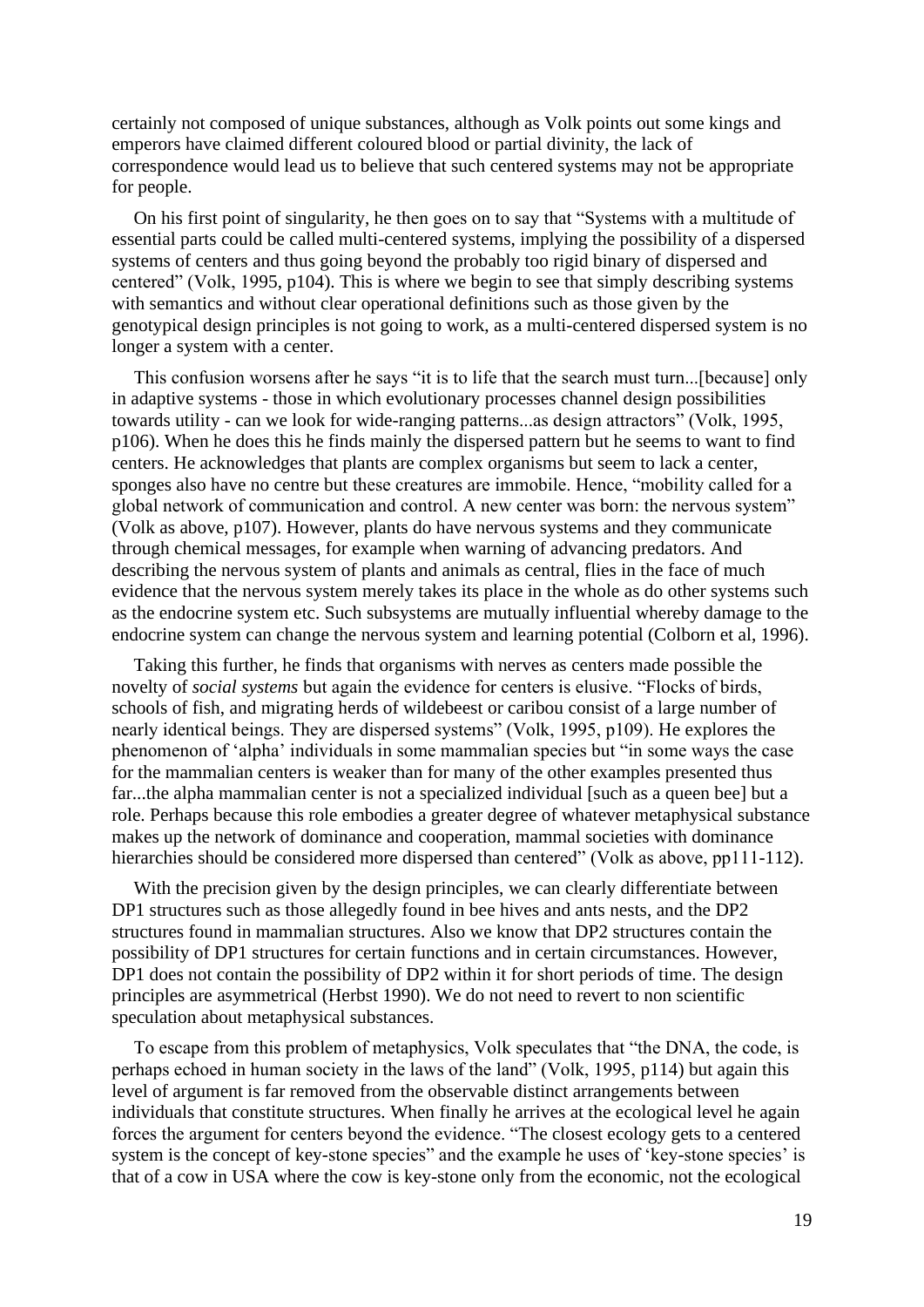perspective. Finally he acknowledges that 'Nature breathes freedom as an ideal dispersed projection - no bosses" (Volk as above, p119).

Throughout this fascinating but confused book, we see that the confusion arrives because Volk lacks the precision of concept afforded by the genotypical organizational design principles. Only at the genotypical level can there be precise validation of these principles in other realms of life and greater confidence in their power to explain and predict human behaviour.

# **Conclusion.**

In this paper we have looked at multiple instances of structural corroboration (Pepper, 1942) of not only open systems but also of the genotypical design principles. Over and over again, we see that people have recognized them all in different areas of life and given them different names. There would appear from this brief survey to be sufficient structural corroboration of the occurrence of these design principles for them to be viewed as fundamental and ubiquitous principles producing building blocks in mechanics, in biology and in human and social affairs.

## **References**

- AMERIN. (2000). J. Robins & Sons Case Study. Learning Exchange Network conference. Melbourne.
- Ananthaswamy, Anil, 2003, Evolution returns to the same old genes again and again. *New Scientist*, 23 August, 15.
- Angyal, Andras, 1965, *Neurosis & treatment: A holistic theory,* John Wiley & Sons.
- Aughton, P. (2006). How to pull a rabbit out of a hat: from HR practitioner to OD&D magician. AHRI HR Week 2006 – Victorian OD&D Case Study and Participant Challenge. Melbourne. Australian Human Resource Institute.
- Bion, W. R., 1952, Group dynamics: A review, *International Journal of Psychoanalysis.* 33, 235-247.
- Bion, W. R., 1961, *Experiences in groups,* London, Tavistock.
- Brookes, Martin, 1999, Hard cell, soft cell, *New Scientist,* 2 Oct, 40-46.
- Cassirer, E, 1923, *Substance and function and Einstein's theory of relativity*, Chicago, Open Court.
- Coghlan, Andy, 2001, Is this the trick that proves homeopathy isn't hokum? *New Scientist,* 10 November, 4-5.
- Colborn, Theo, Dumanoski, Dianne & Peterson, Myers, John, 1996, *Our stolen future*, Harmondsworth, Penguin, Plume.
- deGuerre, D.W., Emery, M, Aughton, P, Trull, A.S. (2008). Structure Underlies Other Organizational Determinants of Mental Health: Recent Results Confirm Early Sociotechnical Systems Research. *Systemic Practice and Action Research*. 21. 359- 379.
- Eisler, Riane, 1995, *The chalice and the blade*. San Francisco, HarperCollins.
- Emery, F E., 1967, The next thirty years: Concepts, methods and anticipations, *Human Relations,* 20, 199-237. Reprinted *Human Relations*, 1998
- Emery, Fred & Emery Merrelyn, 1974, Participative Design: Work and community life, In Emery M (Ed), 1993, *Participative* d*esign for participative democracy,* Canberra, Centre for Continuing Education, Australian National University, 100-122.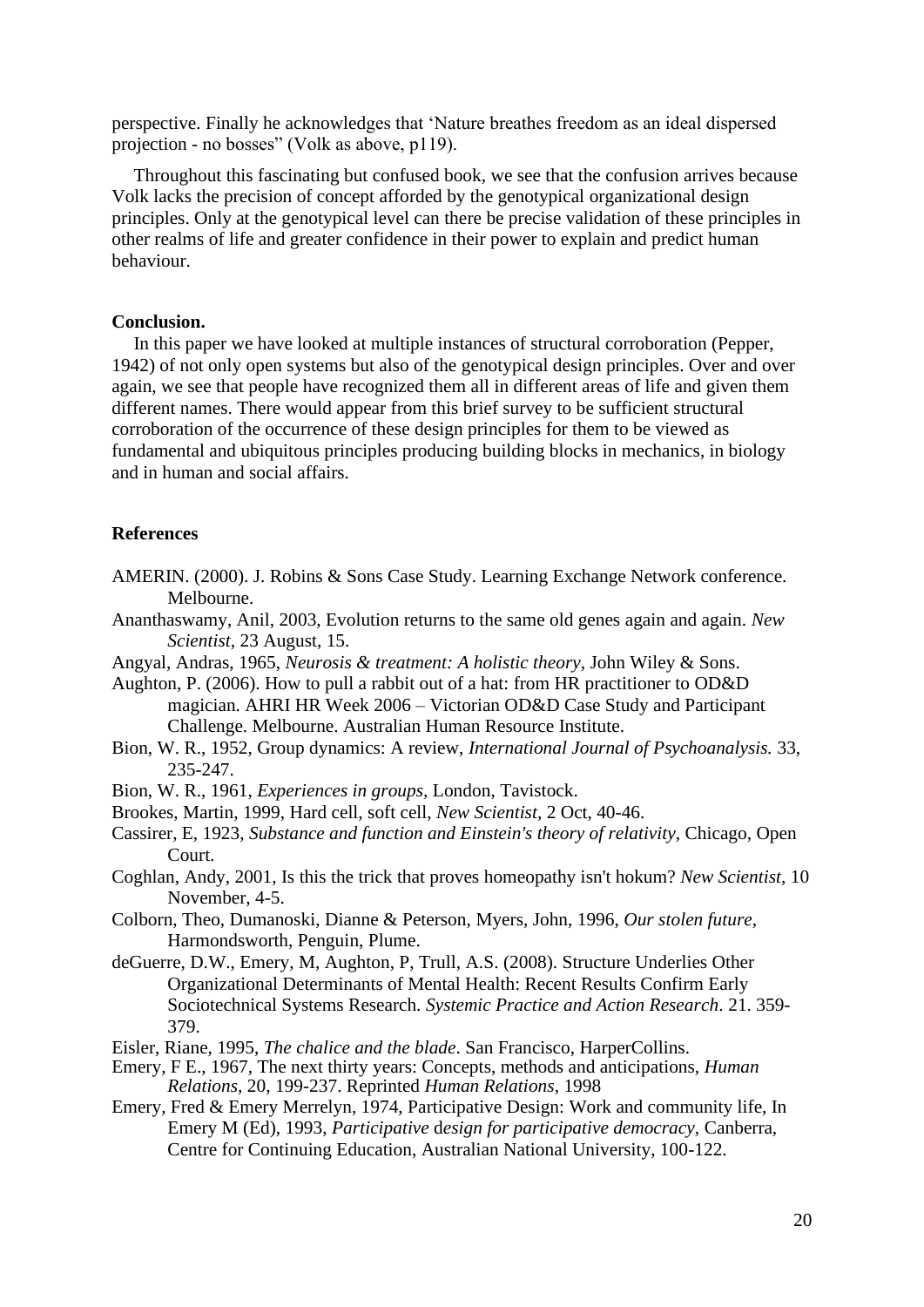- Emery, F., & Emery, M, 1976, *A choice of futures,* Leiden, the Netherlands, Martinus Nijhoff.
- Emery, M. and Aughton, P. (2006). Organization health and innovation survey. Melbourne: Amerin
- Emery Fred, 1977, *Futures We're In,* 1998, Revised and updated. Southern Cross University Press, [www.nor.com.au/business/scupress](http://www.nor.com.au/business/scupress)
- Emery, Fred and Thorsrud, Einar, 1969, *Form and content in industrial democracy,* London, Tavistock.
- Emery, Fred and Thorsrud, Einar, 1976, *Democracy at work*. Leiden. Martinus Nijhoff Social Sciences division.
- Emery, F. E. and Trist, E. L., 1965, The causal texture of organisational environments, *Human Relations,* 18, 21-32.
- Emery, M., 1999, *Searching: The theory and practice of making cultural change,* John Benjamins, Amsterdam/Philadelphia.
- Fuller, Buckminster R., 1962, *Education automation: Freeing the scholar to return to his studies,* Southern Illinois University Press.
- Fuller, Buckminster R., 1975, *Synergetics,* NY. Macmillan Publishing Co., Inc.
- Gibson, J J., 1967, New Reasons for Realism, *Synthese,* 17, 162-172.
- Glanz, James, 1997, Force-carrying web pervades living cell, *Science,* Vol. 276, 678-679.
- Gordon, Deborah M., 1999, Close encounters, *The Sciences,* 39, 5, 24-28.
- Greco, Marshall C., 1950, *Group Life,* Philosophical Library, N.Y.
- Herbst, David P., 1990, The battle of design principles A conceptual-strategical note on a Human Futures Conference, 258-268 of Frei, Felix & Udris, Ivars (Eds). *Das Bild der Arbeit,* Verlag Hans Huber.
- Ingber, Donald E., 1998a, The architecture of life: A universal set of building rules seems to guide the design of organic structures - from simple carbon compounds to complex cells and tissues, *Scientific American,* Vol. 278, No. 1, Jan. 30-39.
- Ingber, Donald E., 1998b, In search of cellular control: Signal transduction in context, *Journal of Cellular Biochemistry Supplements,* 30/31, p232-237.
- Leste-Lasserre Christa. (2021a). Female vampire bats like to care and share. *New Scientist*, 17 July, 21.
- Michaels, C F & Carello, C, 1981, *Direct Perception,* Prentice Hall Inc.
- New Scientist. (2007). Strange patterns appear when you go with the flow. In brief. 24 March.
- Pepper, Stephen C., 1942, *World Hypotheses,* University of California Press, 1970.
- Ravilious, Kate, 2001, Songs before the Storm, *New Scientist,* 17 November, 30-34.
- Rayner, Alan D. M., *Degrees of freedom: Living in dynamic boundaries*, London, Imperial College Press.
- Reed, E & Jones R., 1982, *Reasons for Realism: Selected Essays of James J Gibson,* Lawrence Erlbaum Associates.
- Rice, A. K., 1953, Productivity and social organization, in Trist, Eric &Murray, Hugh (Eds), 1993, *The social engagement of social science*, Vol II, Philadelphia, University of Pennsylvania Press, 106-129.
- Roberts, Peter, 1995, No boss please, we manage without, *The Australian Financial Review*, 11 September.
- Roberts, Peter, 1996a, Giving change another chance, *The Australian Financial Review*, 18 July.
- Roberts, Peter, 1996b, Home truths for a work team visionary, *The Australian Financial Review*, 15 November.